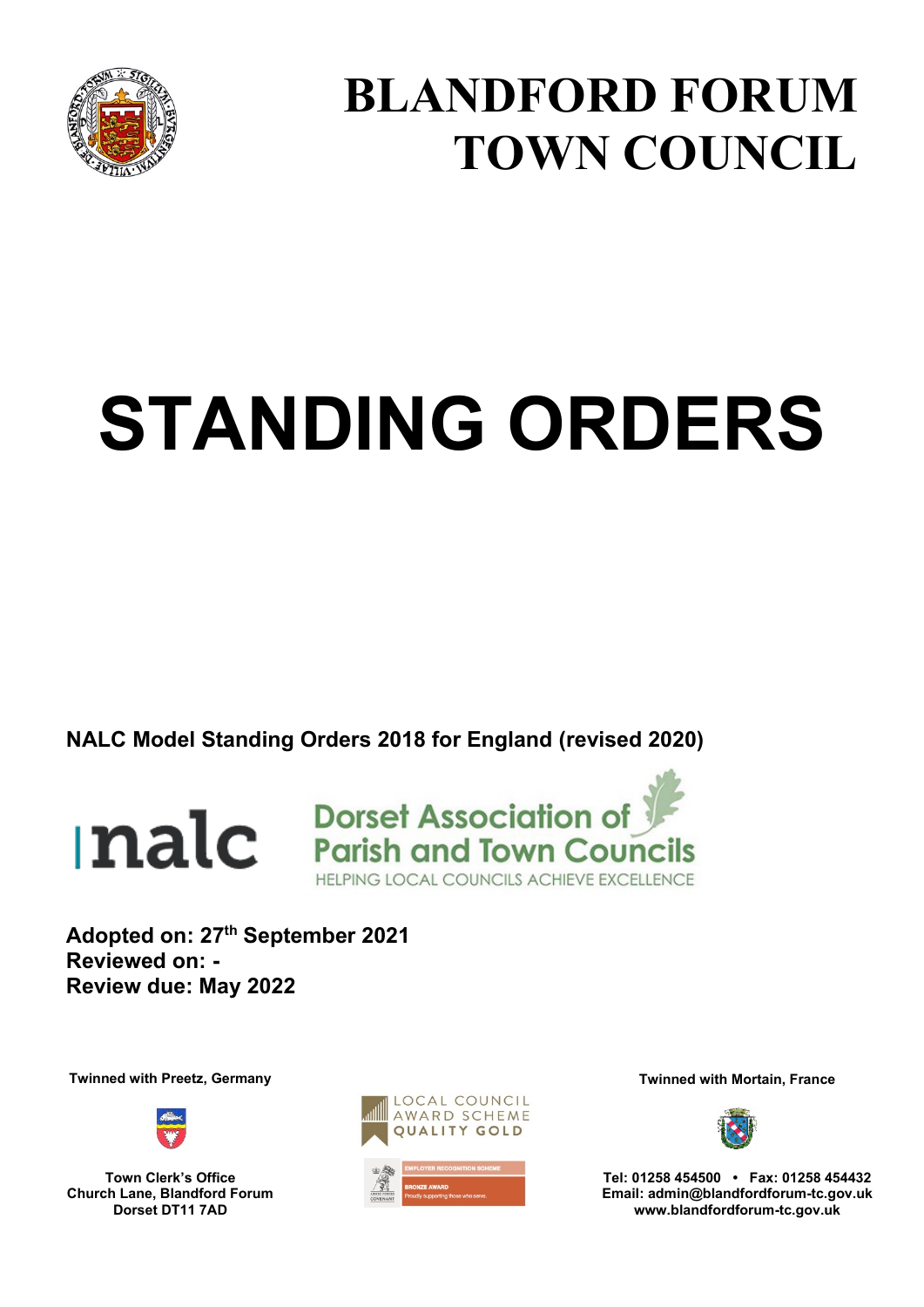# **Index of Standing Orders**

|     |                                                                                     | Page |
|-----|-------------------------------------------------------------------------------------|------|
| 1.  | <b>Rules of debate at meetings</b>                                                  | 4    |
| 2.  | <b>Disorderly conduct at meetings</b>                                               | 5    |
| 3.  | <b>Meetings generally</b>                                                           | 6    |
| 4.  | Committees, sub-committees and working groups                                       | 8    |
| 5.  | <b>Ordinary council meetings</b>                                                    | 10   |
| 6.  | Extraordinary meetings of the council and committees and sub-committees             | 12   |
| 7.  | <b>Previous resolutions</b>                                                         | 12   |
| 8.  | <b>Voting on appointments</b>                                                       | 13   |
| 9.  | Motions for a meeting that require written notice to be given to the Proper Officer | 13   |
| 10. | Motions at a meeting that do not require written notice                             | 14   |
| 11. | <b>Management of information</b>                                                    | 15   |
| 12. | <b>Draft minutes</b>                                                                | 15   |
| 13. | Code of conduct and dispensations                                                   | 16   |
| 14. | Code of conduct complaints                                                          | 17   |
| 15. | <b>Proper Officer</b>                                                               | 17   |
| 16. | <b>Responsible Financial Officer</b>                                                | 18   |
| 17. | <b>Accounts and accounting statements</b>                                           | 18   |
| 18. | <b>Financial controls and procurement</b>                                           | 19   |
| 19. | <b>Handling staff matters</b>                                                       | 20   |
| 20. | Responsibilities to provide information                                             | 21   |
| 21. | <b>Responsibilities under Data Protection legislation</b>                           | 21   |
| 22. | <b>Relations with the press/media</b>                                               | 22   |
| 23. | <b>Execution and sealing of legal deeds</b>                                         | 22   |
| 24. | <b>Communicating with Dorset Council councillors</b>                                | 22   |
| 25. | Restrictions on councillor activities                                               | 22   |
| 26. | <b>Persistent absence</b>                                                           | 23   |
| 27. | <b>Questions</b>                                                                    | 23   |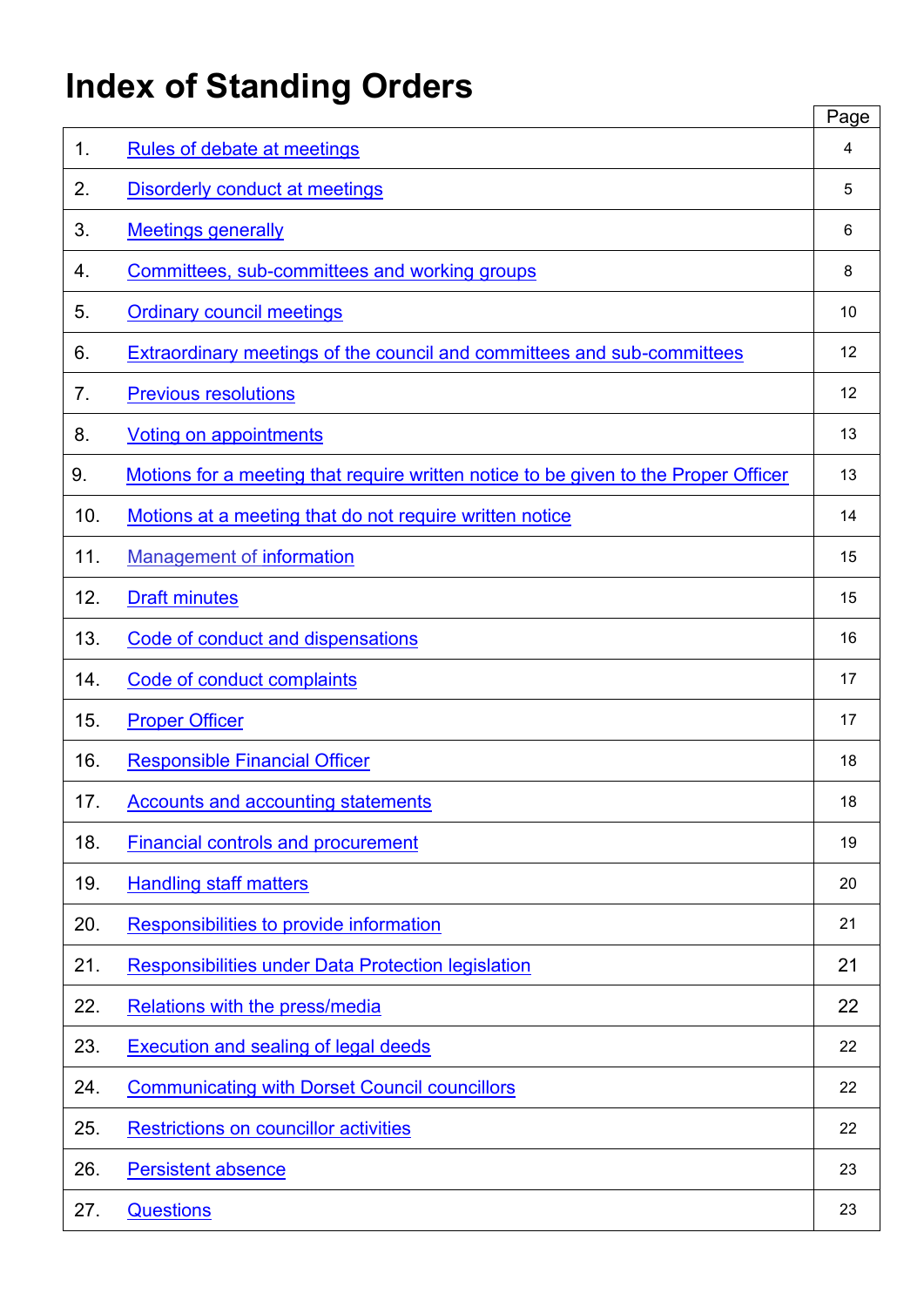| 28. | Co-option policy                                     | 23 |
|-----|------------------------------------------------------|----|
| 29. | <b>General Power of Competence</b>                   | 24 |
| 30. | <b>Standing orders generally</b>                     | 24 |
| 31. | Civic and ceremonial aspects of the Town Council     | 25 |
| 32. | <b>Appointment of Chairman of Council/Mayor</b>      | 25 |
| 33. | Appointment of Vice Chairman of Council/Deputy Mayor | 25 |
| 34. | <b>Mayor Making and civic occasions</b>              | 25 |
| 35. | <b>Freeman policy</b>                                | 26 |
| 36. | Certificate of appreciation policy                   | 27 |
| 37. | <b>Chairman of Council/Mayor's commendations</b>     | 27 |

**Model standing orders that are in bold type contain statutory requirements**.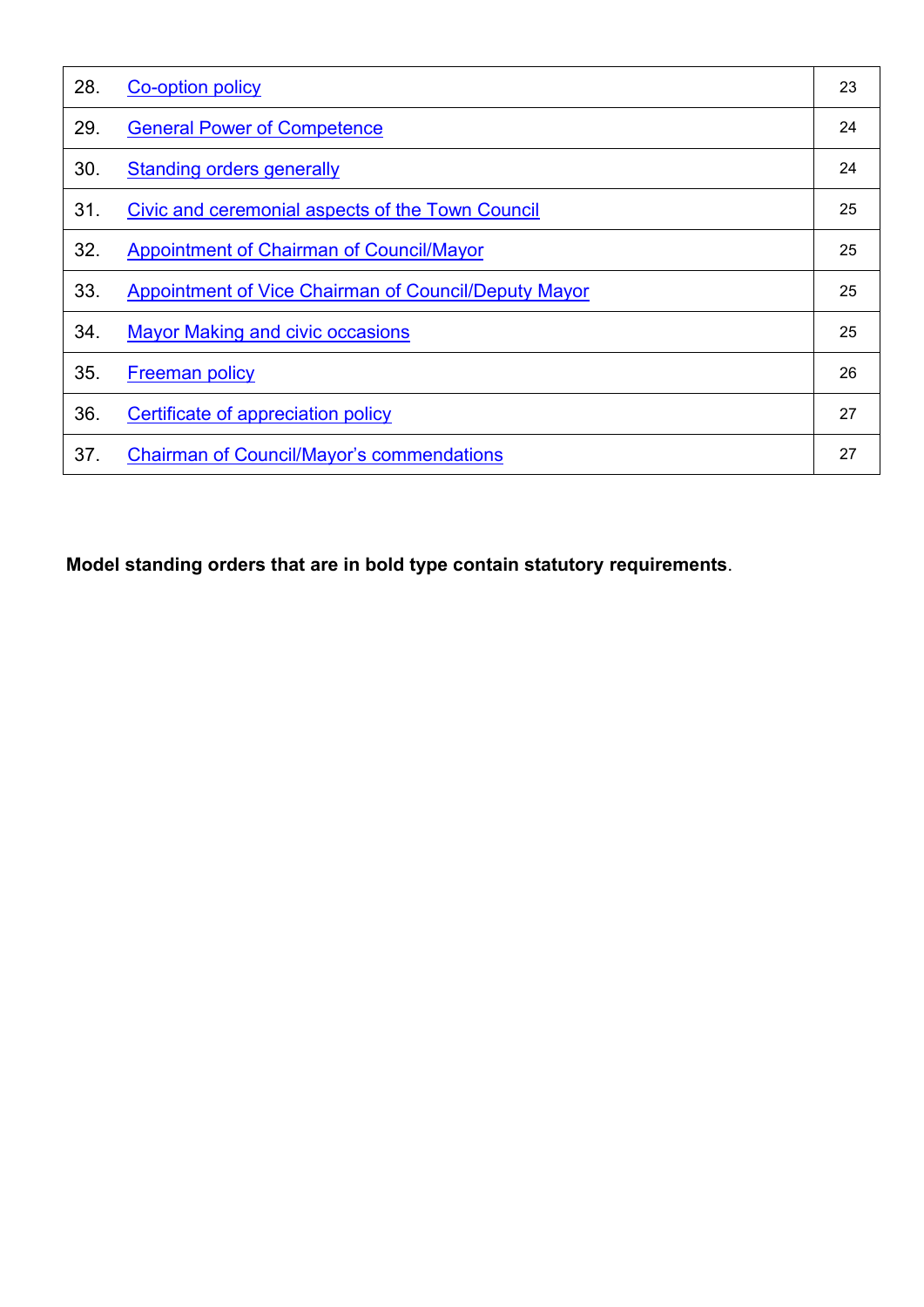#### <span id="page-3-0"></span>**1. Rules of debate at meetings**

- a. Motions on the agenda shall be considered in the order that they appear unless the order is changed at the discretion of the chairman of the meeting.
- b. A motion (including an amendment) shall not be progressed unless it has been moved and seconded.
- c. A motion on the agenda that is not moved by its proposer may be treated by the chairman of the meeting as withdrawn.
- d. If a motion (including an amendment) has been seconded, it may be withdrawn by the proposer only with the consent of the seconder and the meeting.
- e. An amendment is a proposal to remove or add words to a motion. It shall not negate the motion.
- f. If an amendment to the original motion is carried, the original motion becomes the substantive motion upon which further amendment(s) may be moved.
- g. An amendment shall not be considered unless early verbal notice of it is given at the meeting and, if requested by the chairman of the meeting, is expressed in writing to the chairman.
- h. A councillor may move an amendment to his/her own motion if agreed by the meeting. If a motion has already been seconded, the amendment shall be with the consent of the seconder and the meeting.
- i. If there is more than one amendment to an original or substantive motion, the amendments shall be moved in the order directed by the chairman.
- j. Subject to standing order 1(k) below, only one amendment shall be moved and debated at a time, the order of which shall be directed by the chairman of the meeting.
- k. One or more amendments may be discussed together if the chairman of the meeting considers this expedient but each amendment shall be voted upon separately.
- l. A councillor may not move more than one amendment to an original or substantive motion.
- m. The mover of an amendment has no right of reply at the end of debate on it.
- n. Where a series of amendments to an original motion are carried, the mover of the original motion shall have a right of reply not exceeding 3 minutes either at the end of debate of the first amendment or at the very end of debate on the final substantive motion immediately before it is put to the vote.
- o. Unless permitted by the chairman of the meeting, a councillor may speak once in the debate on a motion except:
	- i. to speak on an amendment moved by another councillor;
	- ii. to move or speak on another amendment if the motion has been amended since he/she last spoke;
	- iii. to make a point of order;
	- iv. to give a personal explanation; or
	- v. in exercise of a right of reply.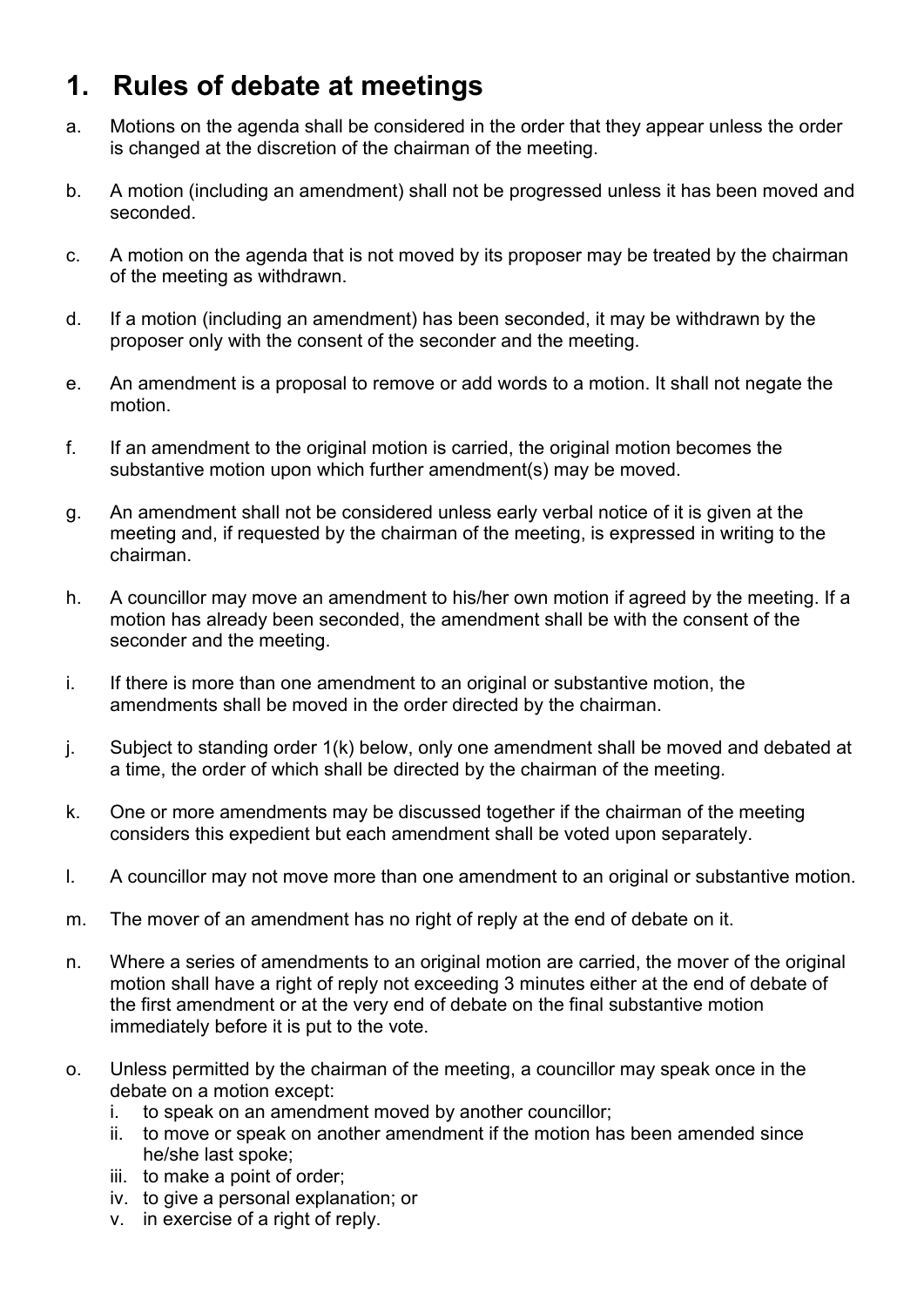- p. During the debate of a motion, a councillor may interrupt only on a point of order or a personal explanation and the councillor who was interrupted shall stop speaking. A councillor raising a point of order shall identify the standing order which he/she considers has been breached or specify the other irregularity in the proceedings of the meeting he/she is concerned by.
- q. A point of order shall be decided by the chairman of the meeting and his/her decision shall be final.
- r. When a motion is under debate, no other motion shall be moved except:
	- i. to amend the motion;
	- ii. to proceed to the next business;
	- iii. to adjourn the debate;
	- iv. to put the motion to a vote;
	- v. to ask a person to be no longer heard or to leave the meeting;
	- vi. to refer a motion to a committee or sub-committee for consideration;
	- vii. to exclude the public and press;
	- viii. to adjourn the meeting; or
	- ix. to suspend particular standing order(s) excepting those which reflect mandatory statutory requirements.
- s. Before an original or substantive motion is put to the vote, the chairman of the meeting shall be satisfied that the motion has been sufficiently debated and that the mover of the motion under debate has exercised or waived his/her right of reply.
- t. Excluding motions moved understanding order 1(r) above, the contributions or speeches by a councillor shall relate only to the motion under discussion and shall not exceed 3 minutes without the consent of the chairman of the meeting.
- u. The Chairman shall ensure that the Proper Officer or any person appointed to advise the Council shall have the opportunity to speak on any item and for their advice to be recorded in the Minutes.
- v. Only one councillor is permitted to speak at a time (except when 'p' above applies). If more than one person wants to speak, the chairman of the meeting shall direct the order of speaking.

#### <span id="page-4-0"></span>**2. Disorderly conduct at meetings**

- a. No person shall obstruct the transaction of business at a meeting or behave offensively or improperly. If this standing order is ignored, the chairman of the meeting shall request such person(s) to moderate or improve their conduct.
- b. If person(s) disregard the request of the chairman of the meeting to moderate or improve their conduct, any councillor or the chairman of the meeting may move that the person be no longer heard or excluded from the meeting. The motion, if seconded, shall be put to the vote without discussion.
- c. If a resolution made under standing order 2(b) above is ignored, the chairman of the meeting may take further reasonable steps to restore order or to progress the meeting. This may include temporarily suspending or closing the meeting.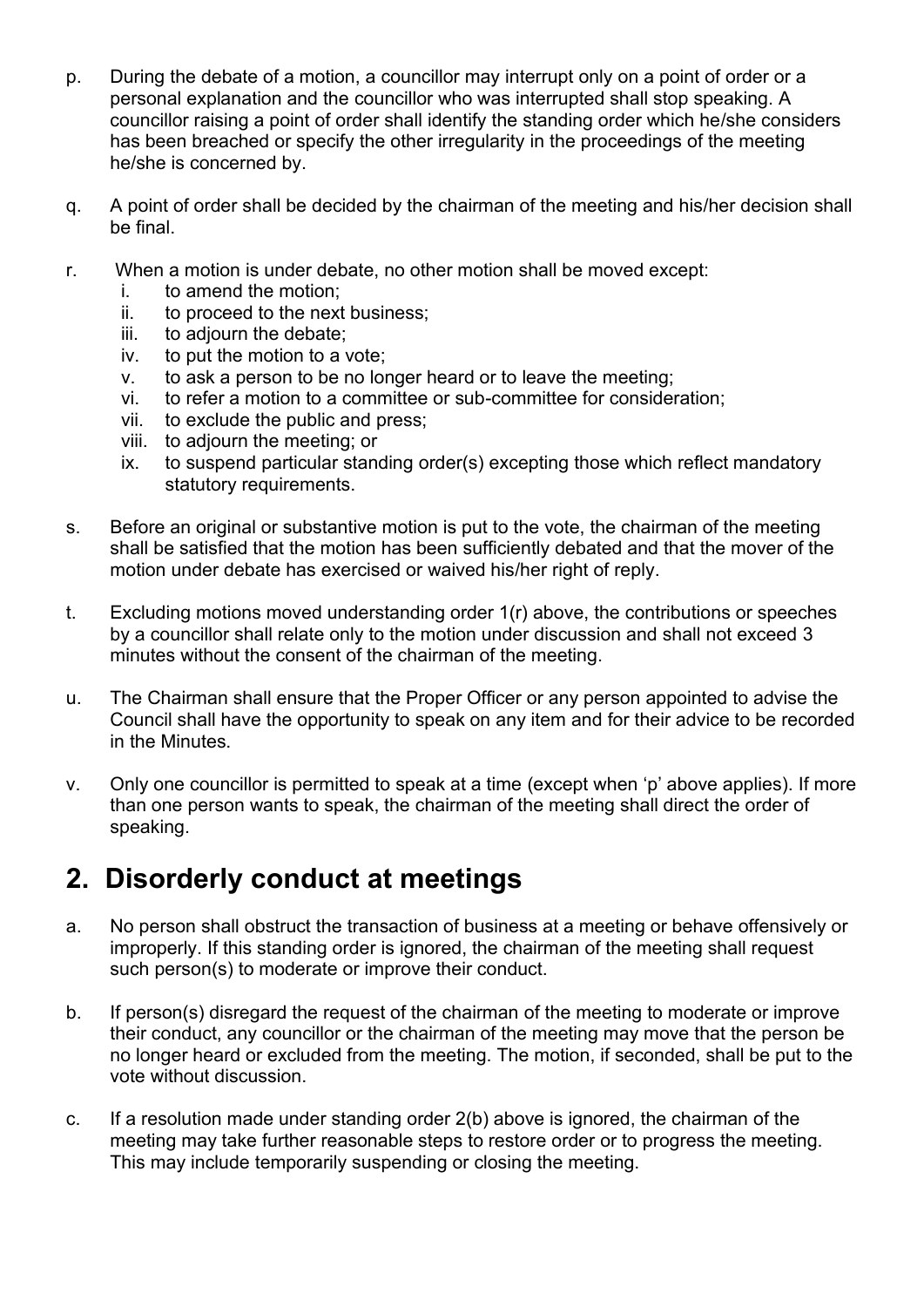#### **3. Meetings generally**

<span id="page-5-0"></span>Ordinary Meetings of the Council shall normally be held on Mondays at 7 o'clock in the evening. The time and venue will be published on the Agenda.

- **X** Full Council meetings
- **Y** Committee meetings
- **Z** Sub-committee meetings
- **X** a. **Meetings shall not take place in premises which at the time of the meeting are used for the supply of alcohol, unless no other premises are available free of charge or at a reasonable cost.**
- **X** b. **The minimum three clear days for notice of a meeting does not include the day on which notice was issued, the day of the meeting, a Sunday, a day of the Christmas break, a day of the Easter break or of a bank holiday or a day appointed for public thanksgiving or mourning.**
- **Y** c. **The minimum three clear days' public notice for a meeting does not include the day on which the notice was issued or the day of the meeting unless the meeting is convened at shorter notice.**

 **Public Participation (d-k)** 

- **X Y** d. **Meetings shall be open to the public unless their presence is prejudicial to the public interest by reason of the confidential nature of the business to be transacted or for other special reasons. The public's exclusion from part or all of a meeting shall be by a resolution which shall give reasons for the public's exclusion.**
	- e. Subject to standing order 3(d) above, members of the public may make representations, answer questions and give evidence at a meeting which they are entitled to attend in respect of the business on the agenda and should inform the Chairman of the meeting of the subject matter prior to the start of the meeting.
	- f. The period of time designated for public participation during the public session at the start of a meeting, in accordance with standing order 3(e) above, shall not exceed 15 minutes unless directed by the chairman of the meeting.
	- g. Subject to standing order 3(f) above, a member of the public shall not speak for more than 3 minutes, although this may be altered at the Chairman's discretion.
	- h. In accordance with standing order 3(e) above, a question shall not require a response at the meeting nor start a debate on the question. The chairman of the meeting may direct that a written or oral response be given.
	- i. A person shall raise their hand when requesting to speak and stand when speaking (except when a person has a disability or is likely to suffer discomfort). The Chairman of the meeting may at any time permit a person to be seated when speaking.
	- j. A person who speaks at a meeting shall identify themselves and direct their comments to the chairman of the meeting.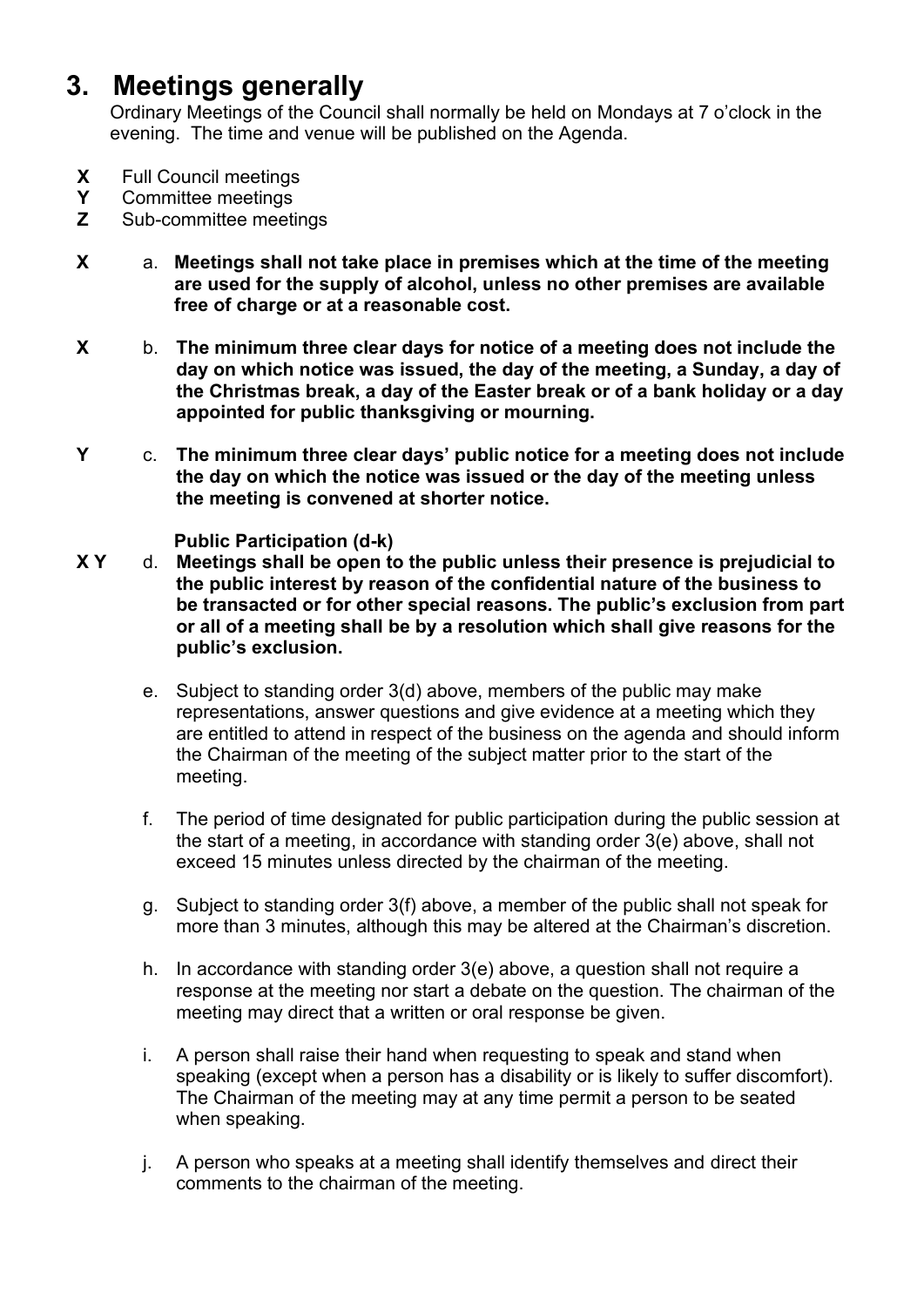- k. Only one person is permitted to speak at a time. If more than one person wants to speak, the chairman of the meeting shall direct the order of speaking.
- **X Y**  l. **Subject to standing order 3(m), a person who attends a meeting is permitted to report on the meeting whilst the meeting is open to the public. To "report" means to film, photograph, make an audio recording of meeting proceedings, use any other means for enabling persons not present to see or hear the meeting as it takes place or later or to report or to provide oral or written commentary about the meeting so that the report or commentary is available as the meeting takes place or later to persons not present.**

At the beginning of each meeting, the Chairman of the meeting will remind everyone in attendance and those participating in the meeting that they may be filmed, recorded, photographed or otherwise reported about.

Any member of the public in attendance that objects to a-c above and children/vulnerable adults must inform the Chairman and an area within the meeting will be designated to them.

**X Y**  Any member of the public or press carrying out a-c above must ensure that their activities do not disrupt the proceedings of the meeting or they may be asked to stop or leave.

- m. **A person present at a meeting may not provide an oral report or oral commentary about a meeting as it takes place without permission.**
- **X Y** n. **The press shall be provided with reasonable facilities for the taking of their report of all or part of a meeting at which they are entitled to be present**.
- **X** o. **Subject to standing orders which indicate otherwise, anything authorised or required to be done by, to or before the Chairman of the Council may in his/her absence be done by, to or before the Vice-Chairman of the Council (if any).**
- **X** p. **The Chairman, if present, shall preside at a meeting. If the Chairman is absent from a meeting, the Vice-Chairman, if present, shall preside. If both the Chairman and the Vice-Chairman are absent from a meeting, a councillor as chosen by the councillors present at the meeting shall preside at the meeting.**
- **X Y Z** q. **Subject to a meeting being quorate, all questions at a meeting shall be decided by a majority of the councillors or councillors with voting rights present and voting,** save to appoint an honorary freeman, co-option of a Councillor or Chairman/Vice Chairman of Council (see also 8).
- **X Y Z** r. **The chairman of a meeting may give an original vote on any matter put to the vote, and in the case of an equality of votes may exercise his/her casting vote whether or not he/she gave an original vote.**  See standing orders 5(i) and (j) below for the different rules that apply in the election of the Chairman of the Council at the annual meeting of the council.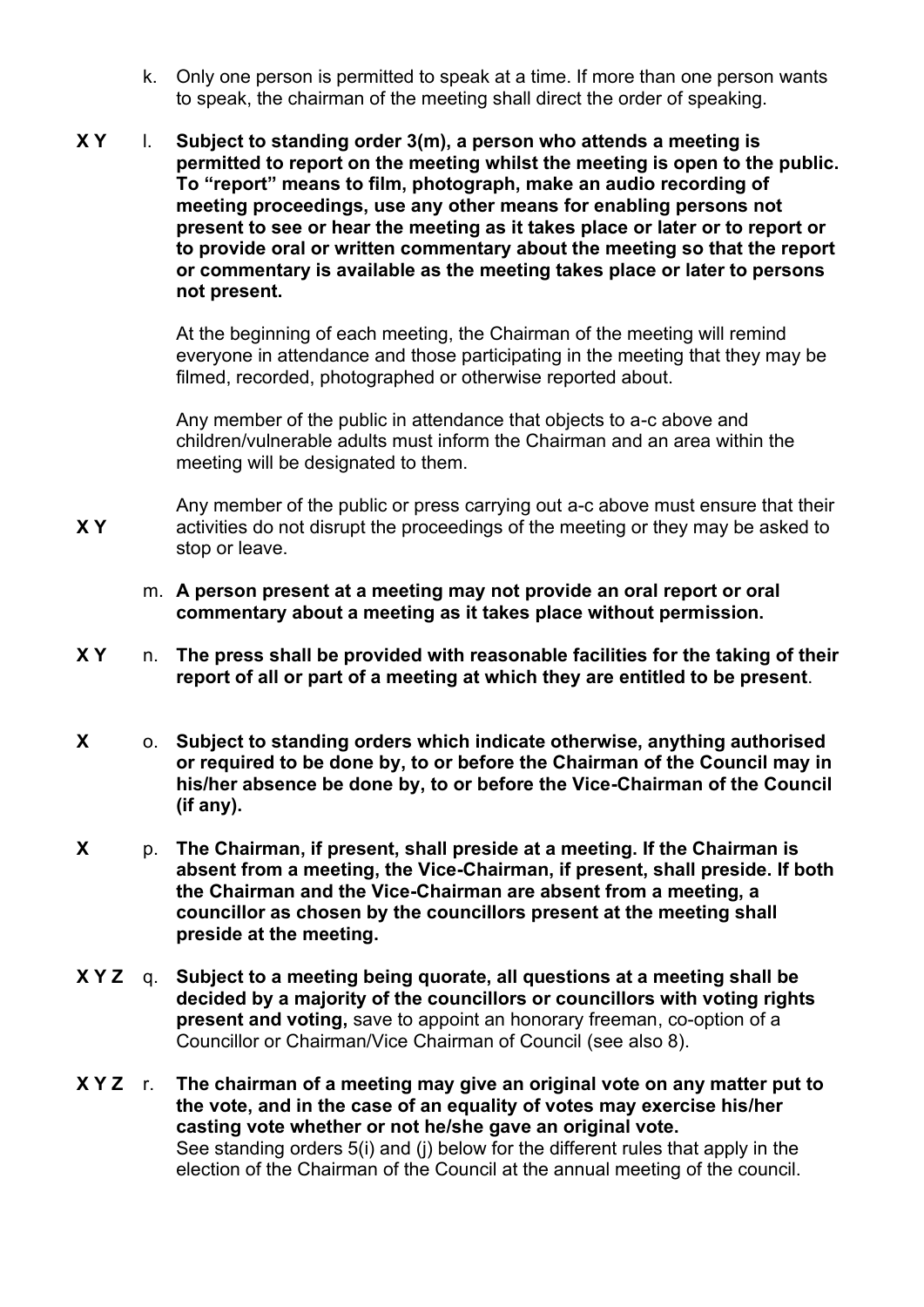- **X** s. **Unless standing orders provide otherwise, voting on a question shall be by a show of hands. At the request of a councillor, the voting on any question shall be recorded so as to show whether each councillor present and voting gave his/her vote for or against that question.** An individual may request that their vote be recorded and such a request shall be made before moving on to the next item of business on the agenda.
	- t. The minutes of a meeting shall include an accurate record of the following:
		- i. the time and place of the meeting;
		- ii. the names of councillors present and absent;
		- iii. interests that have been declared by councillors and non-councillors with voting rights;
		- iv. the grant of dispensations (if any) to councillors and non-councillors with voting rights;
		- v. whether a councillor or non-councillor with voting rights left the meeting when matters that they held interests in were being considered;
		- vi. if there was a public participation session; and
		- vii. the resolutions made.
- **X Y Z** u. **A councillor or a non-councillor with voting rights who has a disclosable pecuniary interest or another interest as set out in the council's code of conduct in a matter being considered at a meeting is subject to statutory limitations or restrictions under the code on his/her right to participate and vote on that matter.**
- **X** v. **No business may be transacted at a meeting unless at least one-third of the whole number of members of the council are present and in no case shall the quorum of a meeting be less than three.**
- **X Y Z** w. **If a meeting is or becomes inquorate no business shall be transacted** and the meeting shall be closed. The business on the agenda for the meeting shall be adjourned to another meeting.
	- x. A meeting shall not exceed a period of 3 hours.

#### <span id="page-7-0"></span>**4. Committees, sub-committees and working groups**

- a. **Unless the council determines otherwise, a committee may appoint a subcommittee whose terms of reference and members shall be determined by the committee.**
- b. **The members of a committee may include non-councillors unless it is a committee which regulates and controls the finances of the council.**
- c. **Unless the council determines otherwise, all the members of an advisory committee and a sub-committee of the advisory committee may be non-councillors.**
- d. The council may appoint standing committees or other committees as may be necessary, and:
	- i. shall determine their terms of reference;
	- ii. shall determine the number and time of the ordinary meetings of a standing committee up until the date of the next annual meeting of full council;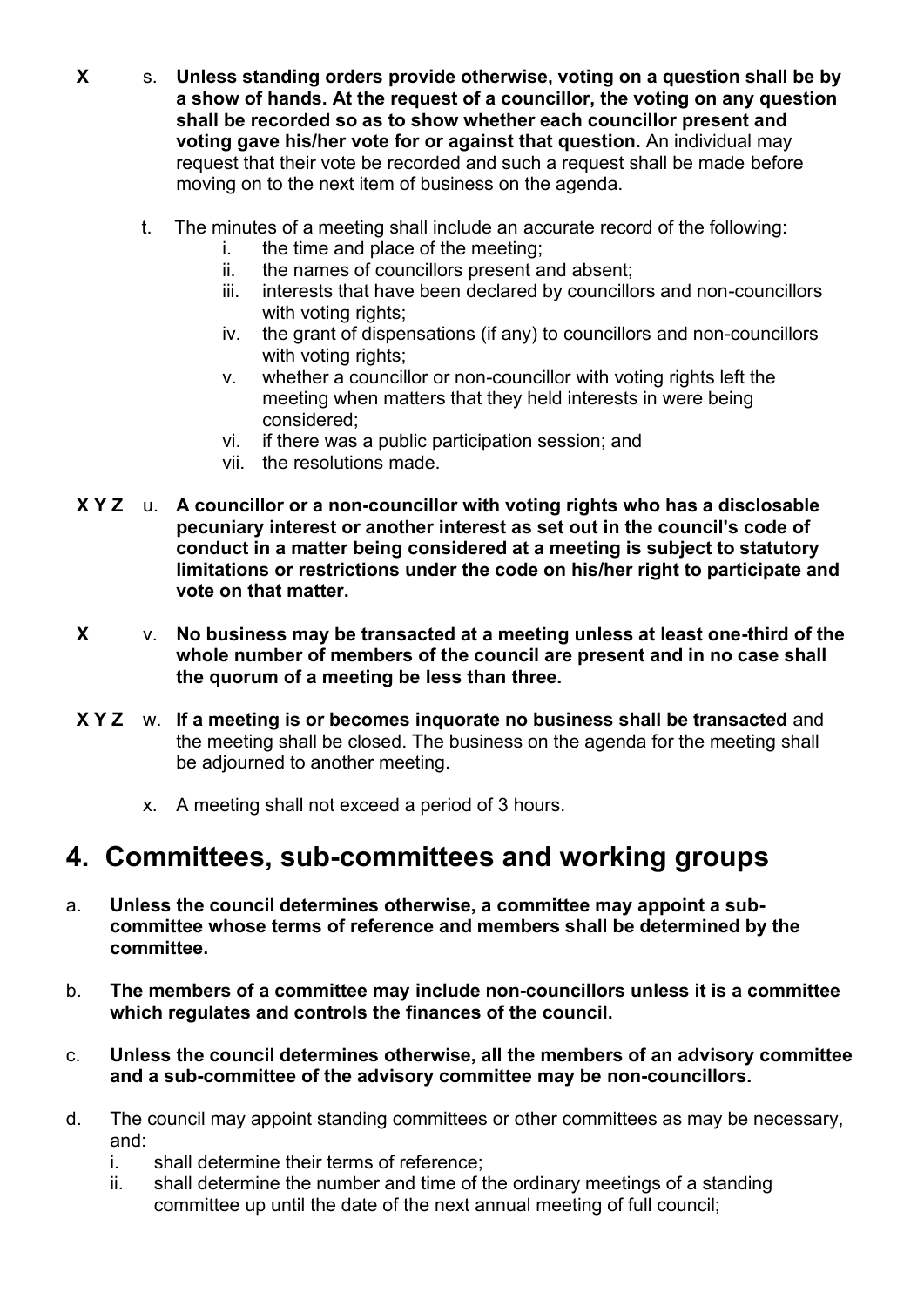- iii. shall permit a committee, other than in respect of the ordinary meetings of a committee, to determine the number and time of its meetings;
- iv. shall, subject to standing orders 4(b) and (c) above, appoint and determine the terms of office of members of such a committee;
- v. may, subject to standing orders 4(b) and (c) above, appoint and determine the terms of office of the substitute members to a committee whose role is to replace the ordinary members at a meeting of a committee if the ordinary members of the committee confirm to the Proper Officer 2 days before the meeting that they are unable to attend;
- vi. shall, after it has appointed the members of a standing committee, appoint the chairman of the standing committee;
- vii. shall permit a committee other than a standing committee, to appoint its own chairman at the first meeting of the committee;
- viii. shall determine the place, notice requirements and quorum for a meeting of a committee and a sub-committee which shall be no less than three;
- ix. shall determine if the public may participate at a meeting of a committee;
- x. shall determine if the public and press are permitted to attend the meetings of a subcommittee and also the advance public notice requirements, if any, required for the meetings of a sub-committee;
- xi. shall determine if the public may participate at a meeting of a sub-committee that they are permitted to attend; and
- xii. may dissolve a committee.
- e. The Town & General Purposes Committee and the Recreation & Amenities Committee shall consist of 7 members plus the Chairman and Vice Chairman of Council (Total 9).
- f. The Finance & Staffing Committee shall include, the Chairmen of the Town & General Purposes Committee and Recreation & Amenities Committee plus the Chairman and Vice Chairman of Council and 5 other members (Total 9).
- g. If any Councillor acts in a dual role i.e. Vice Chairman of Council and Chairman of a Committee then the number will be made up by the election of additional members at the Annual Meeting of the Town Council.
- h. At the Annual Meeting of the Town Council the Council shall elect for each Standing Committee a chairman and vice chairman who shall hold office until the next Annual Meeting and shall not hold that position for more than three consecutive years. In the absence of the Chairman and Vice Chairman, the Chairman of Council or Vice Chairman of Council shall chair the committee. The programme of meetings for each Standing Committee shall be approved at the Annual Meeting of the Town Council.
- i. The Chairman of a committee or the Chairman of Council may summon a special meeting of that committee at any time with due notice. A special meeting shall also be summoned on the requisition in writing of not less than two members of the committee. The summons shall set out the business to be considered at the special meeting and no other business shall be transacted at that meeting.
- j. Every committee may appoint sub-committees for purposes to be specified by the committee.
- k. The Chairman and Vice-Chairman of the committee shall be members of every subcommittee appointed by a committee unless they signify that they do not wish to serve.
- l. Except where ordered by the Council the quorum of a committee shall be 5.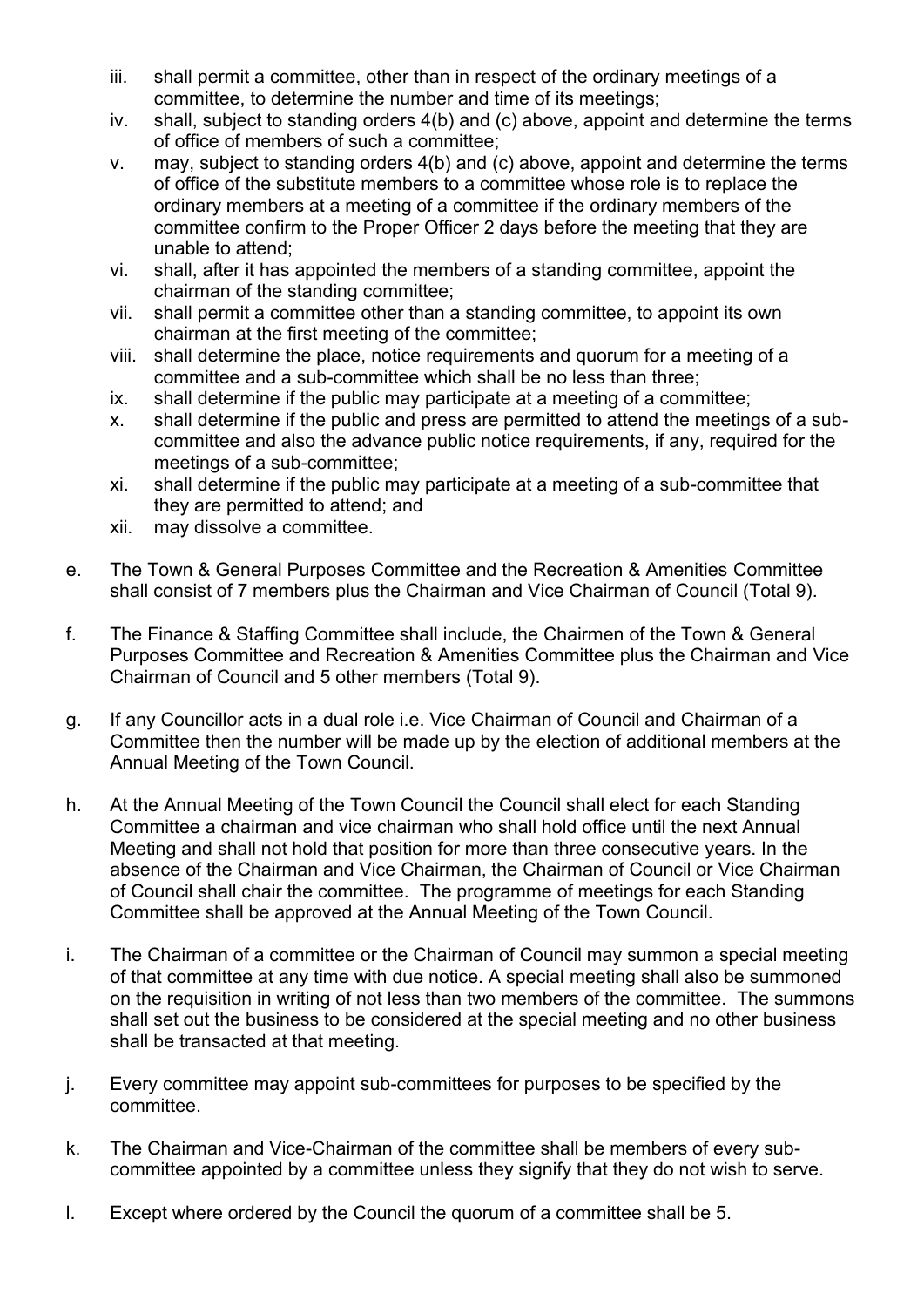- m. The Standing Orders on rules of debate and the Standing Order on disclosable interests and other matters shall apply to committee and sub-committee meetings.
- n. Voting in committees and sub-committees shall be as for Town Council meetings (see also standing order 3p-r above, 8b and 12a below).
- o. A member who has proposed a resolution which has been referred to any committee of which he/she is not a member, may explain his/her resolution to the committee but shall not vote. Any Council Member shall be entitled to be present at the meetings of any Committee or Sub Committee of which he/she is not a member and unless they have a disclosable interest may speak but not vote.
- p. It is intended that most of the Council's business will be transacted in the Council's Standing Committees. The Minutes of each committee shall set out the decisions of the committee on those matters which are delegated to it and the recommendations of the committee on those matters which require a resolution of the Council. For the avoidance of doubt, where the approved budget of a committee provides for expenditure, the committee may make that expenditure without further resolution of the Council. Minutes of each committee shall be circulated to each member of the Council before the next ensuing Council meeting.
- q. At the Council meeting the Chairman of each committee shall bring the individual recommendations, to be proposed, seconded and voted upon by Council. Council will be given the opportunity, should they so wish, to debate the recommendation before it is put to the vote. The Chairman of Council continues to manage the meeting throughout.
- r. At the Council meeting members may ask questions of the Committee Chairman to clarify the Minutes before the Council but there shall be no debate on them.
- s. The Chairman of each committee shall then move that the Minutes of that Committee be RECEIVED by the Council.
- t. Committees and full Council may appoint Working Groups when deemed absolutely necessary but clear criteria must be established, which should include:
	- (a) The purpose of the working group.
	- (b) A named convenor.
	- (c) The members of the group.
	- (d) The date when the group should report back to Committee/full Council.
	- (e) Whether delegated authority for expenditure within a committee's budget is permitted.
	- (f) Whether non-members should be invited to form part of the working group but without voting rights, unless otherwise agreed by Committee/full Council.

#### <span id="page-9-0"></span>**5. Ordinary council meetings**

- a. **In an election year, the annual meeting of the council shall be held on or within 14 days following the day on which the new councillors elected take office.**
- b. **In a year which is not an election year, the annual meeting of a council shall be held on such day in May as the council may direct.**
- c. **If no other time is fixed, the annual meeting of the council shall take place at 6pm.**
- d. **In addition to the annual meeting of the council, at least three other ordinary meetings shall be held in each year on such dates and times as the council directs.**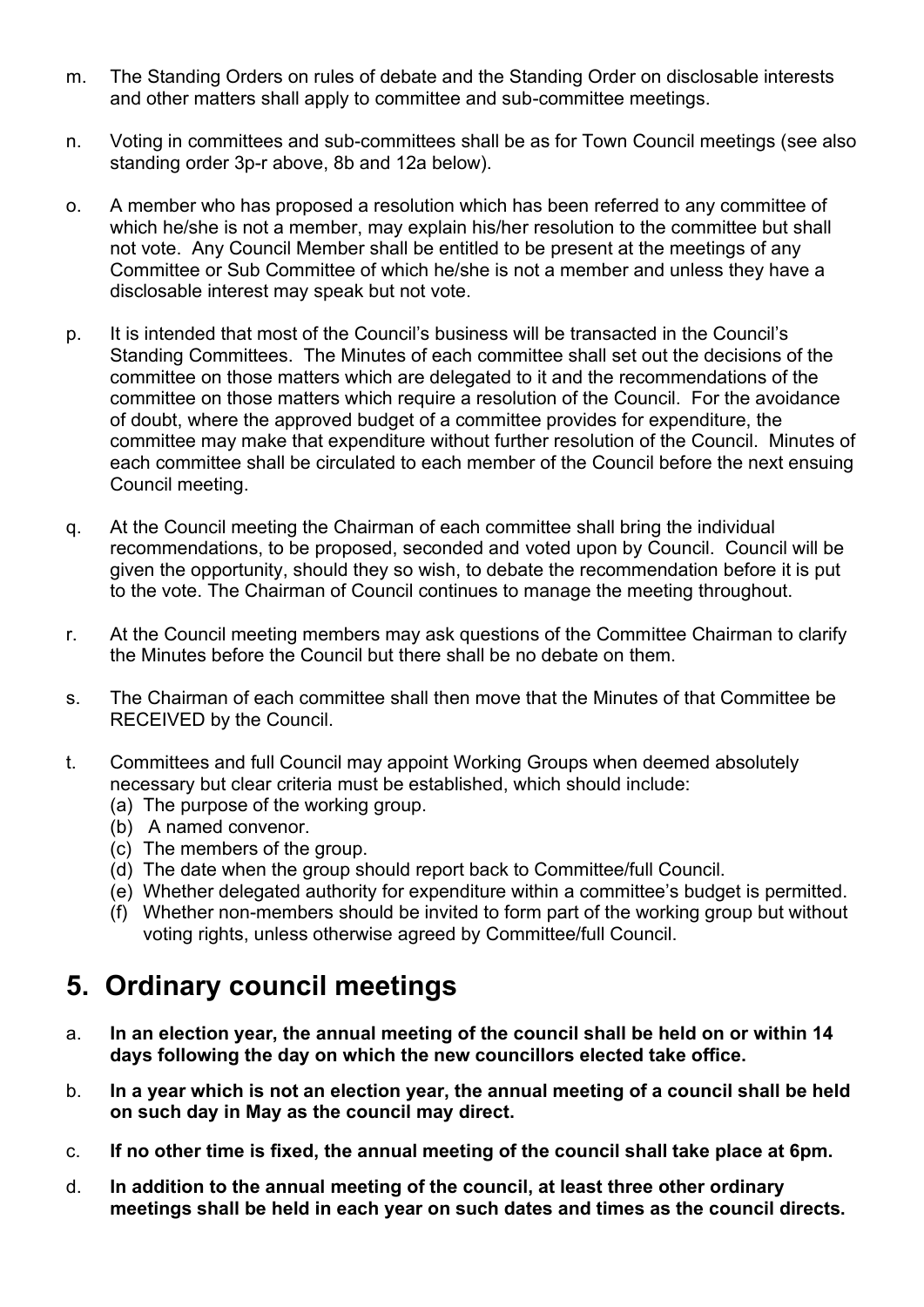- e. **The first business conducted at the annual meeting of the council shall be the election of the Chairman and Vice-Chairman (if any) of the Council.**
- f. **The Chairman of the Council, unless he/she has resigned or becomes disqualified, shall continue in office and preside at the annual meeting until his/her successor is elected at the next annual meeting of the council.**
- g. **The Vice-Chairman of the Council, if any, unless he/she resigns or becomes disqualified, shall hold office until immediately after the election of the Chairman of the Council at the next annual meeting of the council.**
- h. **In an election year, if the current Chairman of the Council has not been re-elected as a member of the council, he/she shall preside at the meeting until a successor Chairman of the Council has been elected. The current Chairman of the Council shall not have an original vote in respect of the election of the new Chairman of the Council but must give a casting vote in the case of an equality of votes.**
- i. **In an election year, if the current Chairman of the Council has been re-elected as a member of the council, he/she shall preside at the annual meeting until a new Chairman of the Council has been elected. He/she may exercise an original vote in respect of the election of the new Chairman of the Council and shall give a casting vote in the case of an equality of votes.**
- j. The Chairmen and Vice Chairmen of the Council Committees, including Planning, will be elected at the first Annual Meeting. The Committee Chairmen will be elected by full council and the Committee Vice Chairmen will be elected by committee members.
- k. Newly elected Council and Committee Chairmen and Vice Chairmen are encouraged to attend the DAPTC training session for new Chairmen.
- l. At a full Council meeting the order of business shall be as follows.
	- i. Public Session
	- ii. To receive and consider reports from County and District Councillors
	- iii. Apologies for absence
	- iv. To receive any Declarations of Interest and Requests for Dispensations
	- v. To approve the accuracy of the Minutes of the previous meeting and after consideration, to approve the signing of the Minutes as a correct record of the meeting by the person presiding and crossing through the DRAFT stamp. This shall include the initialling of each page and any amendments or corrections shall also be made and initialled at the meeting by the person presiding.
	- vi. To deal with business expressly required by statute to be done.
	- vii. To receive Town Clerk's Report & Correspondence.
	- viii. To receive the Mayor's Civic Report.
	- ix. To receive and consider recommendations and minutes of committees.
	- x. To receive and consider reports from officers of the Council.
	- xi. To authorise the sealing of documents.
	- xii. When necessary to authorise the signing of orders for payment.
	- xiii. To consider resolutions or recommendations in the order in which they have been notified.
	- xiv. To receive updates from working groups and project boards.
	- xv. To receive and consider reports from Representatives of Community and Local Organisations.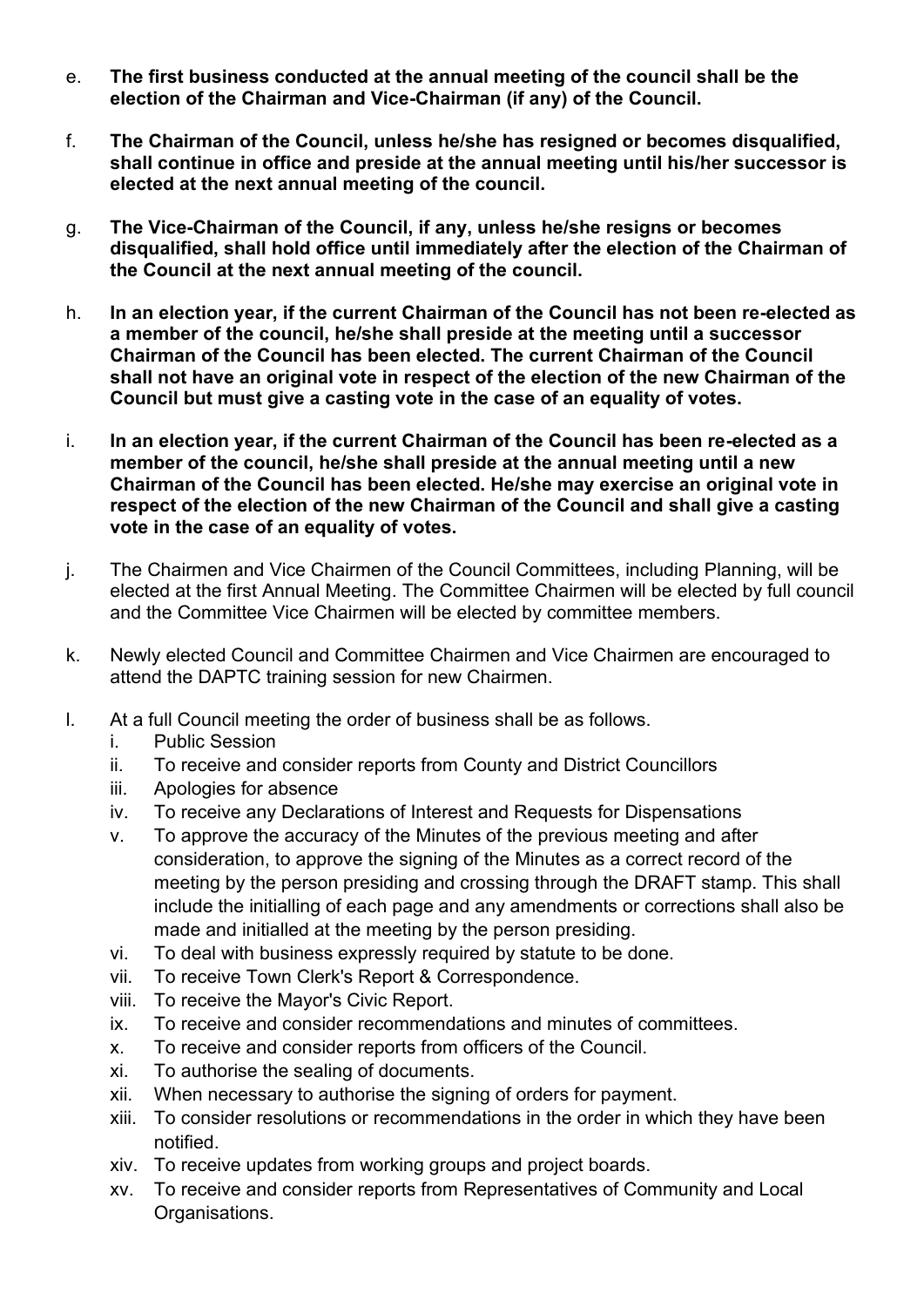- m. At a Corn Exchange meeting of the full Council the order of business shall be as follows.
	- i. Public Session
	- ii. Apologies for absence
	- iii. To receive any Declarations of Interest and Requests for Dispensations
	- iv. To approve the accuracy of the Minutes of the previous meeting and after consideration, to approve the signing of the Minutes as a correct record of the meeting by the person presiding and crossing through the DRAFT stamp. This shall include the initialling of each page and any amendments or corrections shall also be made and initialled at the meeting by the person presiding.
	- v. To deal with business expressly required by statute to be done.
	- vi. To receive Town Clerk's Report & Correspondence.
	- vii. To receive and consider reports from officers of the Council.
	- viii. To receive and consider updates/reports from external consultants.
- n. Following the election of the Chairman of the Council and Vice-Chairman (if any) of the Council at the annual meeting of the council, the business of the annual meeting shall include:
	- i. **In an election year, delivery by the Chairman of the Council and councillors of their acceptance of office forms unless the council resolves for this to be done at a later date**. **In a year which is not an election year, delivery by the Chairman of the Council of his/her acceptance of office form unless the council resolves for this to be done at a later date;**
	- ii. Confirmation of the accuracy of the minutes of the last meeting of the council;
	- iii. Receipt of the minutes of the last meeting of a committee;
	- iv. Consideration of the recommendations made by a committee;
	- v. Review of delegation arrangements to committees, sub-committees, staff and other local authorities;
	- vi. Review of the terms of reference for committees;
	- vii. Appointment of members to existing committees;
	- viii. Appointment of any new committees in accordance with standing order 4 above;
	- ix. Review and adoption of appropriate standing orders and financial regulations;
	- x. Review of arrangements, including legal agreements with other local authorities, notfor-profit bodies and businesses;
	- xi. Review of representation on or work with external bodies and arrangements for reporting back;
	- xii. Review the Council's expenditure incurred under s.137 of the Local Government Act 1972 or the General Power of Competence and confirm that the Town Council still meets the criteria of The Parish Councils (General Power of Competence) (Prescribed Conditions) Order 2012;
	- xiii. Review of inventory of land and assets including buildings and office equipment;
	- xiv. Confirmation of arrangements for insurance cover in respect of all insured risks;
	- xv. Review of the council's and/or staff subscriptions to other bodies;
	- xvi. Review of the council's complaints procedure;
	- xvii. Review of the Council's policies, procedures and practices in respect of its obligations under freedom of information and data protection legislation;
	- xviii. Review of the council's policy for dealing with the press/media;
	- xix. Review of the council's employment policies and procedures; and
	- xx. Determining the time and place of ordinary meetings of the full council up to and including the next annual meeting of full council.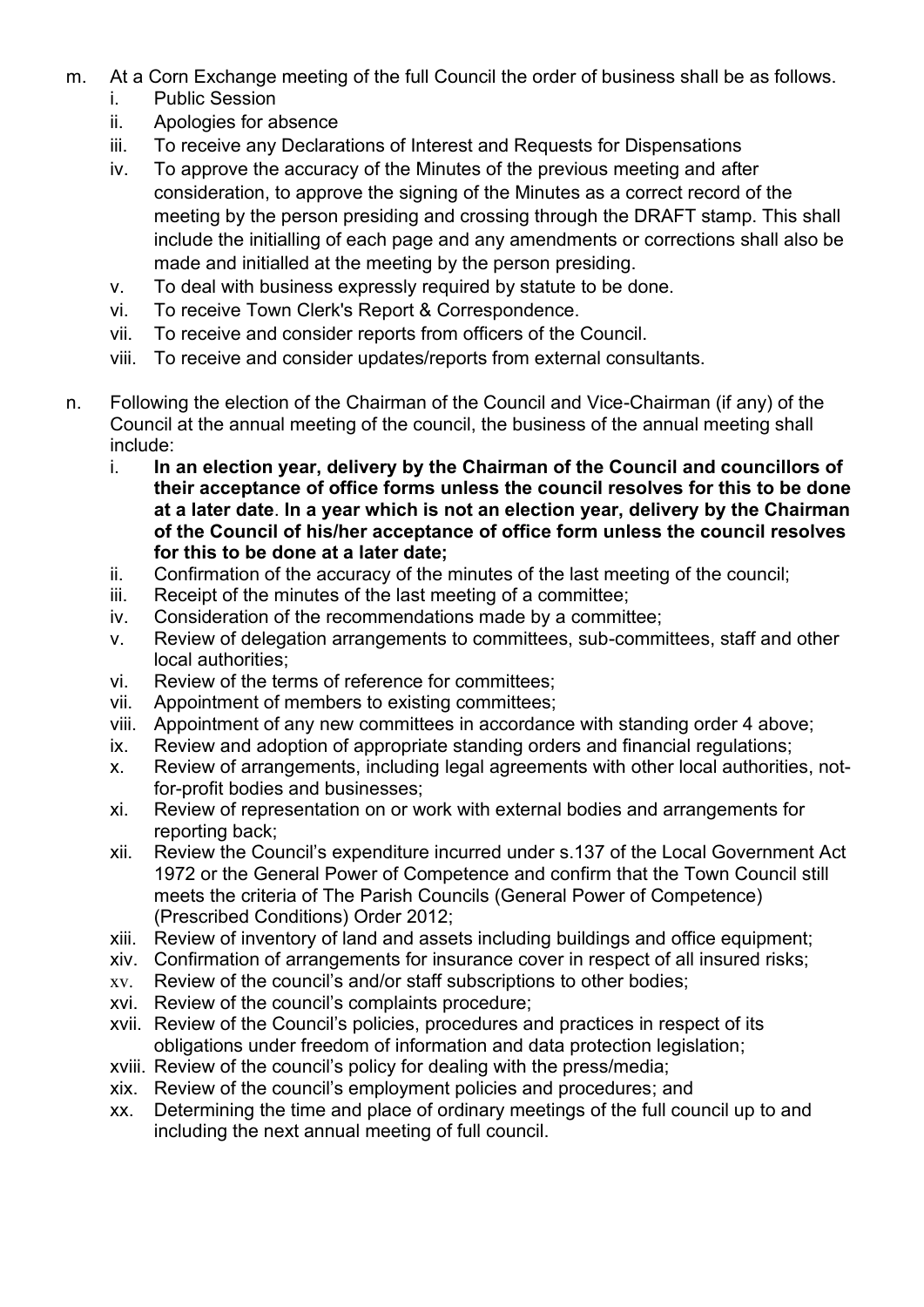#### <span id="page-12-0"></span>**6. Extraordinary meetings of the council and committees and sub-committees**

- a. **The Chairman of the Council may convene an extraordinary meeting of the council at any time.**
- b. **If the Chairman of the Council does not or refuses to call an extraordinary meeting of the council within seven days of having been requested in writing to do so by two councillors, any two councillors may convene an extraordinary meeting of the council. The public notice giving the time, place and agenda for such a meeting must be signed by the two councillors.**
- c. The chairman of a committee [or a sub-committee] may convene an extraordinary meeting of the committee [or the sub-committee] at any time.
- d. If the chairman of a committee [or a sub-committee] does not or refuses to call an extraordinary meeting within 7 days of having been requested by to do so by 2 members of the committee [or the sub-committee], any 2 members of the committee [and the subcommittee] may convene an extraordinary meeting of a committee [and a sub-committee].

# <span id="page-12-1"></span>*7.* **Previous resolutions**

- a. A resolution shall not be reversed within six months except either by a special motion, which requires written notice by at least 9 councillors to be given to the Proper Officer in accordance with standing order 9 below, by a motion moved in pursuance of the recommendation of a committee or a sub-committee or in light of new information material effecting the outcome.
- b. When a motion moved pursuant to standing order 7(a) above has been disposed of, no similar motion may be moved within a further six months.

# <span id="page-12-2"></span>*8.* **Voting on appointments**

- a. Where more than two persons have been nominated for a position to be filled by the council and none of those persons has received an absolute majority of votes in their favour, the name of the person having the least number of votes shall be struck off the list and a fresh vote taken. This process shall continue until a majority of votes is given in favour of one person. A tie in votes may be settled by the casting vote exercisable by the chairman of the meeting.
- b. The Chairman/Vice Chairman of Council shall be elected by an absolute majority, by a show of hands.
- c. If a member is unopposed, a vote must still be taken.

#### <span id="page-12-3"></span>*9.* **Motions for a meeting that require written notice to be given to the Proper Officer**

a. A motion shall relate to the responsibilities of the meeting which it is tabled for and in any event shall relate to the performance of the council's statutory functions, powers and obligations or an issue which specifically affects the council's area or its residents.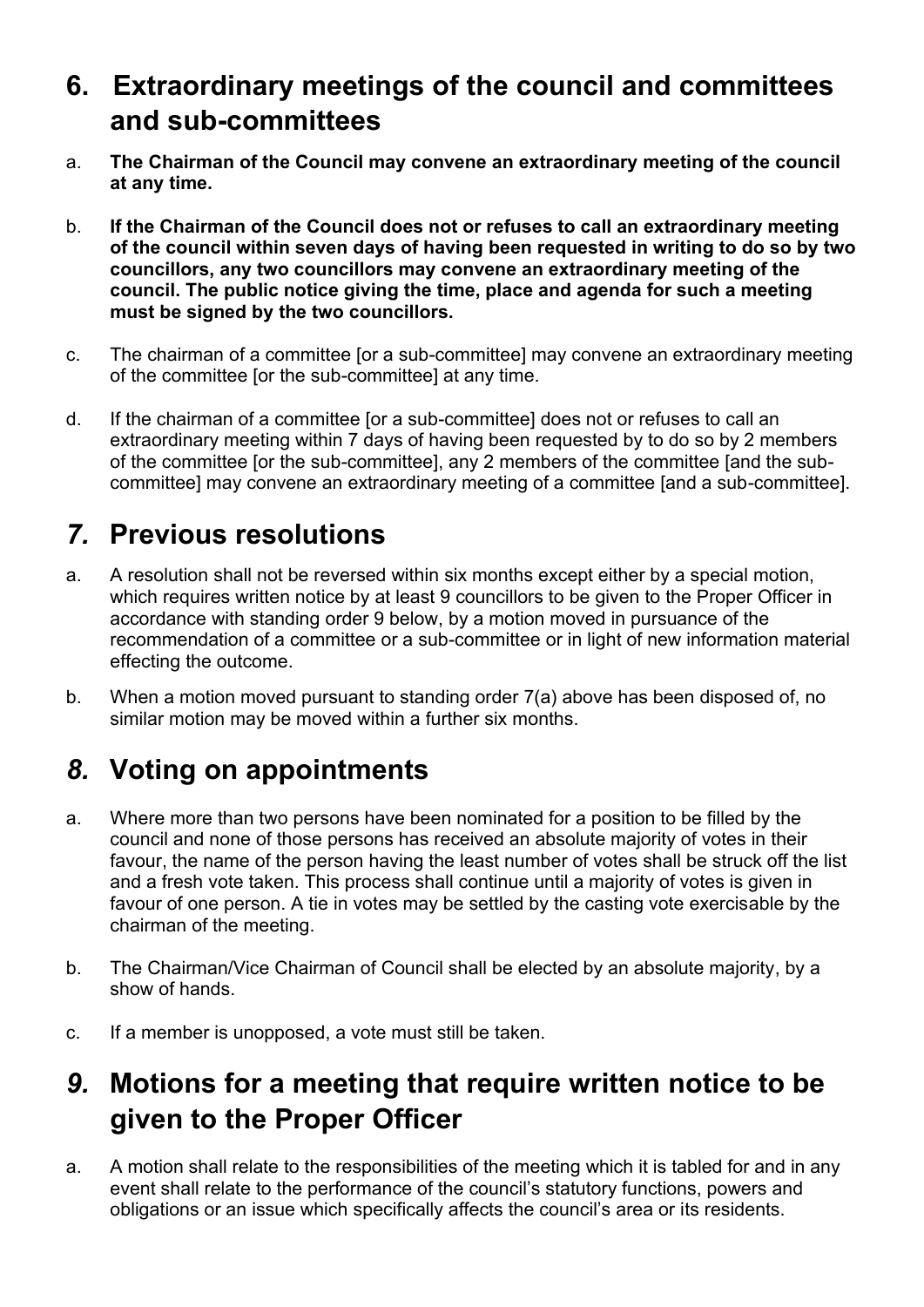- b. No motion may be moved at a meeting unless it is on the agenda and the mover has given written notice of its wording to the Proper Officer at least 7 clear days before the meeting. Clear days do not include the day of the notice or the day of the meeting.
- c. The Proper Officer may, before including a motion on the agenda received in accordance with standing order 9(b) above, correct obvious grammatical or typographical errors in the wording of the motion.
- d. If the Proper Officer considers the wording of a motion received in accordance with standing order 9(b) above is not clear in meaning, the motion shall be rejected until the mover of the motion resubmits it in writing to the Proper Officer so that it can be understood at least 7 clear days before the meeting.
- e. If the wording or subject of a proposed motion is considered improper, the Proper Officer shall consult with the chairman of the forthcoming meeting or, as the case may be, the councillors who have convened the meeting, to consider whether the motion shall be included in the agenda or rejected.
- f. Subject to standing order 9(e) above, the decision of the Proper Officer as to whether or not to include the motion on the agenda shall be final.
- g. Motions received shall be recorded in a book for that purpose and numbered in the order that they are received.
- h. Motions rejected shall be recorded in a book for that purpose with an explanation by the Proper Officer for their rejection.

#### <span id="page-13-0"></span>*10.* **Motions at a meeting that do not require written notice**

- a. The following motions may be moved at a meeting without written notice to the Proper Officer;
	- i. to approve the absences of councillors;
	- ii. to approve the accuracy of the minutes of the previous meeting;
	- iii. to correct an inaccuracy in the draft minutes of a meeting;
	- iv. to move to a vote;
	- v. to defer consideration of a motion;
	- vi. to refer a motion to a particular committee or sub-committee;
	- vii. to appoint a person to preside at a meeting;
	- viii. to dispose of business, if any, remaining from the last meeting;
	- ix. to change the order of business on the agenda;
	- x. to proceed to the next business on the agenda;
	- xi. to require a written report;
	- xii. to appoint a committee or sub-committee and their members;
	- xiii. to receive nominations to a committee or sub-committee;
	- xiv. to dissolve a committee or sub-committee;
	- xv. to note the minutes of a meeting of a committee or sub-committee;
	- xvi. to consider a report and/or recommendations made by a committee or a subcommittee or an employee;
	- xvii. to consider a report and/or recommendations made by an employee, professional advisor, expert or consultant;
	- xviii. to authorise legal deeds;
	- xix. to authorise the payment of monies in line with the Financial Regulations;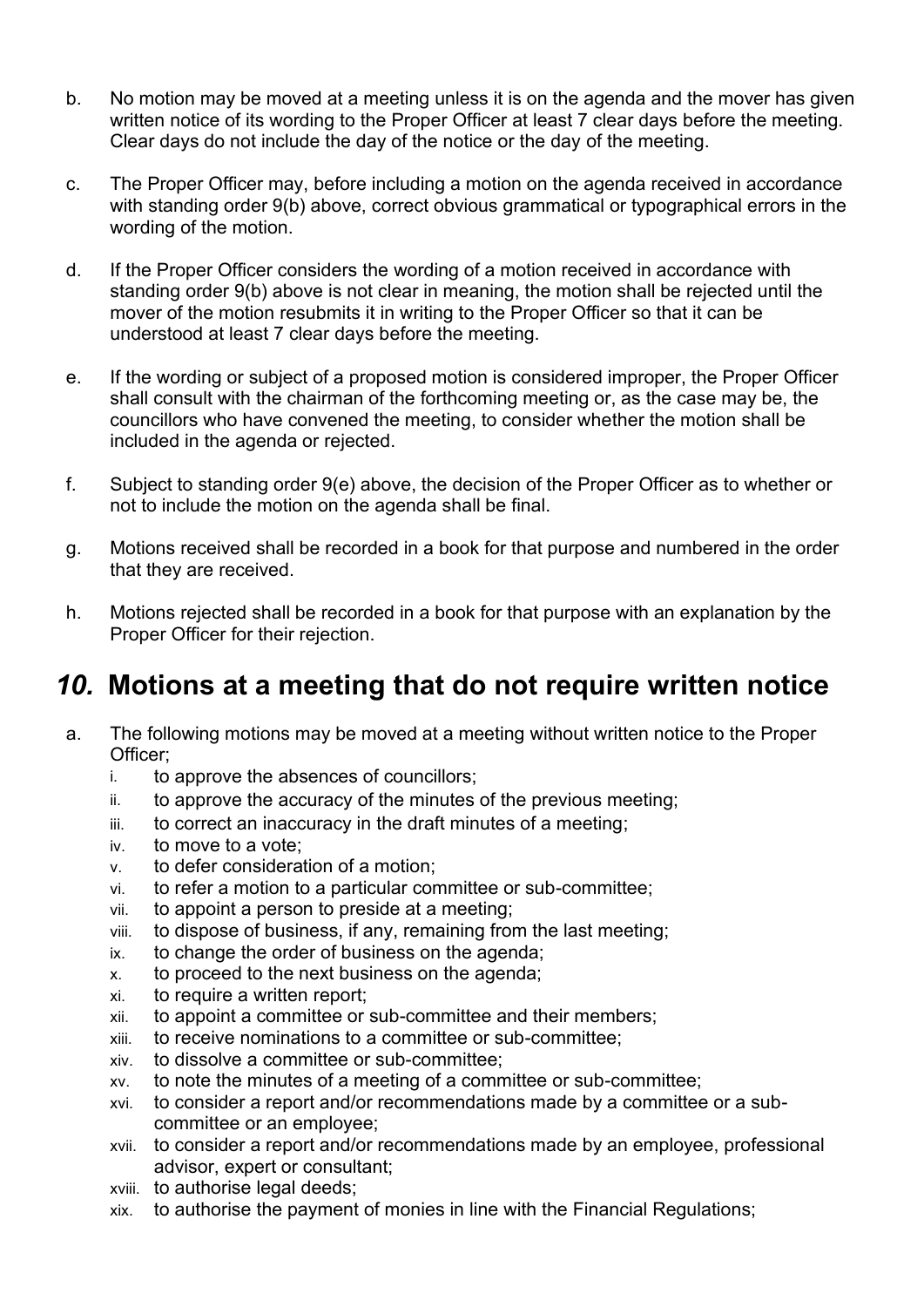- xx. to amend a motion relevant to the original or substantive motion under consideration, which shall not have the effect of nullifying it:
- xxi. to extend the time limits for speaking;
- xxii. to exclude the press and public from a meeting in respect of confidential or sensitive information which is prejudicial to the public interest;
- xxiii. to not hear further from a councillor or a member of the public;
- xxiv. to exclude a councillor or member of the public for disorderly conduct;
- xxv. to temporarily suspend the meeting;
- xxvi. to suspend a particular standing order (unless it reflects mandatory statutory requirements);
- xxvii. to give the consent of the Council if such consent is required by standing orders;
- xxviii. to appoint representatives to outside bodies and to make arrangements for those representatives to report back the activities of outside bodies;
- xxix. to answer questions from councillors;
- xxx. to adjourn the meeting; or
- xxxi. to close a meeting.
- b. If a motion falls within the terms of reference of a committee or sub-committee or within the delegated powers conferred on an employee, a referral of the same may be made to such committee or sub-committee or employee provided that the Chairman may direct for it to be dealt with at the present meeting for reasons of urgency or expedience.

#### <span id="page-14-0"></span>**11. Management of information**

See also standing order 20.

- a. **The Council shall have in place and keep under review, technical and organisational measures to keep secure information (including personal data) which it holds in paper and electronic form. Such arrangements shall include deciding who has access to personal data and encryption of personal data.**
- b. **The Council shall have in place, and keep under review, policies for the retention and safe destruction of all information (including personal data) which it holds in paper and electronic form. The Council's retention policy shall confirm the period for which information (including personal data) shall be retained or if this is not possible the criteria used to determine that period (e.g. the Limitation Act 1980).**
- c. **The agenda, papers that support the agenda and the minutes of a meeting shall not disclose or otherwise undermine confidential information or personal data without legal justification.**
- d. **Councillors, staff, the Council's contractors and agents shall not disclose confidential information or personal data without legal justification.**
- e. A councillor in breach of the above may be removed from a committee or a sub-committee by a resolution of the Council.

#### **12. Draft minutes**

<span id="page-14-1"></span>a. The Minutes shall record the number of votes taken on any resolution to show those in favour, against, abstentions and non-votes. If all Councillors present vote in favour of a resolution then it will be recorded as unanimous.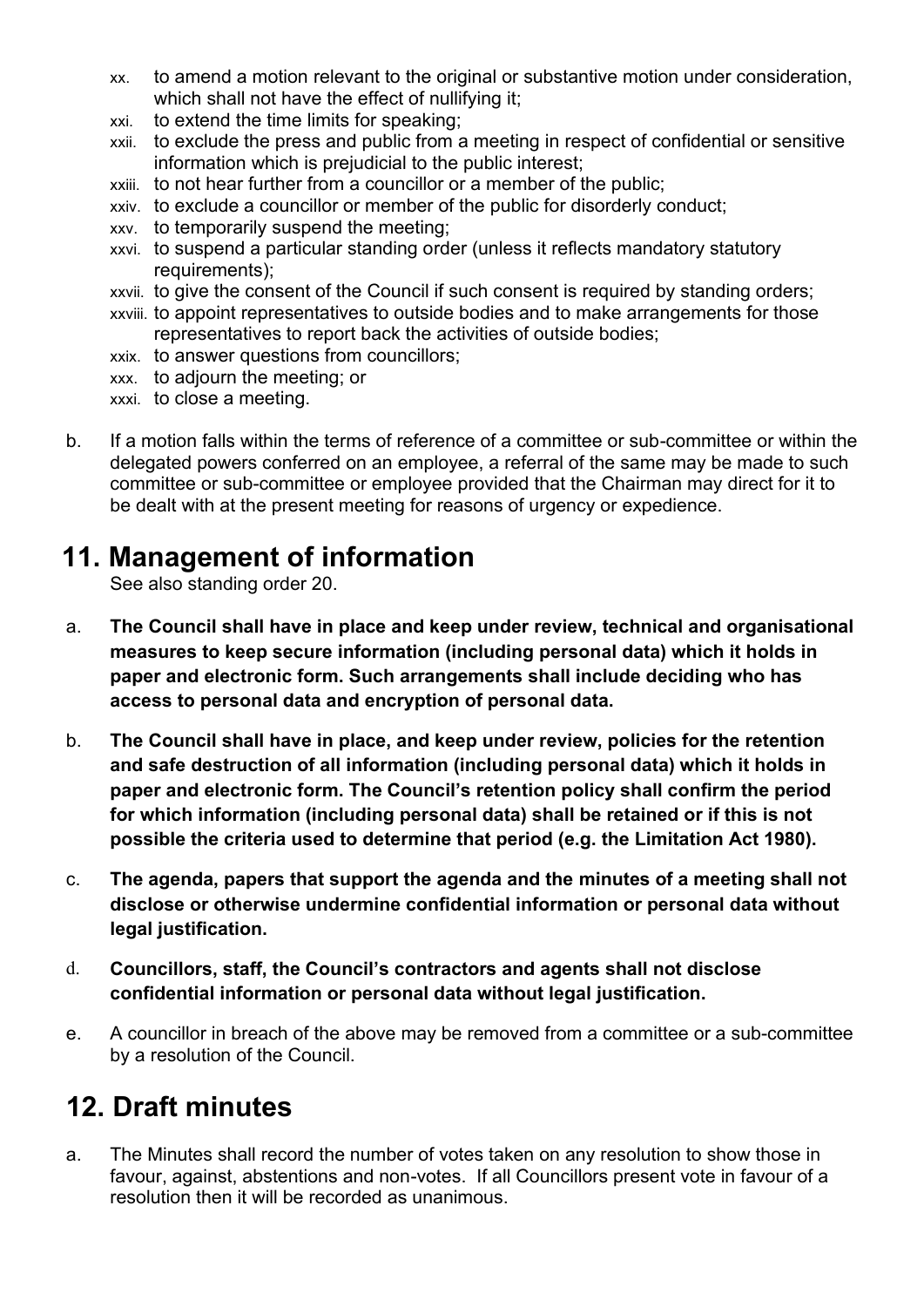- b. If the draft minutes of a preceding meeting have been served on councillors with the agenda to attend the meeting at which they are due to be approved for accuracy, they shall be taken as read.
- c. There shall be no discussion about the draft minutes of a preceding meeting except in relation to their accuracy. A motion to correct an inaccuracy in the draft minutes shall be moved in accordance with standing order 10(a)(ii) above.
- d. The accuracy of draft minutes, including any amendment(s) made to them, shall be confirmed by resolution and shall be signed by the chairman of the meeting and stand as an accurate record of the meeting to which the minutes relate.
- e. If the chairman of the meeting does not consider the minutes to be an accurate record of the meeting to which they relate, he/she shall sign the minutes and include a paragraph in the following terms or to the same effect:

"The chairman of this meeting does not believe that the minutes of the meeting of the  $( )$ held on [date] in respect of () were a correct record but his/her view was not upheld by the meeting and the minutes are confirmed as an accurate record of the proceedings."

f. Subject to the publication of draft minutes in accordance with standing order 12(e) and standing order 20(a) and following a resolution which confirms the accuracy of the minutes of a meeting, the draft minutes of the meeting for which approved minutes exist shall be destroyed.

#### **13. Code of conduct and dispensations**

See also standing order 3(u) above.

- <span id="page-15-0"></span>a. All councillors must observe the code of conduct adopted by the council. All noncouncillors with voting rights shall observe the code of conduct adopted by the council.
- b. Unless he/she has been granted a dispensation, a councillor or non-councillor with voting rights shall withdraw from a meeting when it is considering a matter in which he/she has a disclosable pecuniary interest. He/she may return to the meeting after it has considered the matter in which he/she had the interest.
- c. Unless he/she has been granted a dispensation, a councillor or non-councillor with voting rights shall withdraw from a meeting when it is considering a matter in which he/she has another interest if so required by the council's code of conduct. He/she may return to the meeting after it has considered the matter in which he/she had the interest.
- d. **Dispensation requests shall be in writing and submitted to the Proper Officer** as soon as possible before the meeting, or failing that, at the start of the meeting for which the dispensation is required.
- e. A decision as to whether to grant a dispensation shall be made by a meeting of the council, or committee or sub-committee for which the dispensation is required and that decision is final.
- f. A dispensation request shall confirm:
	- i. the description and the nature of the disclosable pecuniary interest or other interest to which the request for the dispensation relates;
	- ii. whether the dispensation is required to participate at a meeting in a discussion only or a discussion and a vote;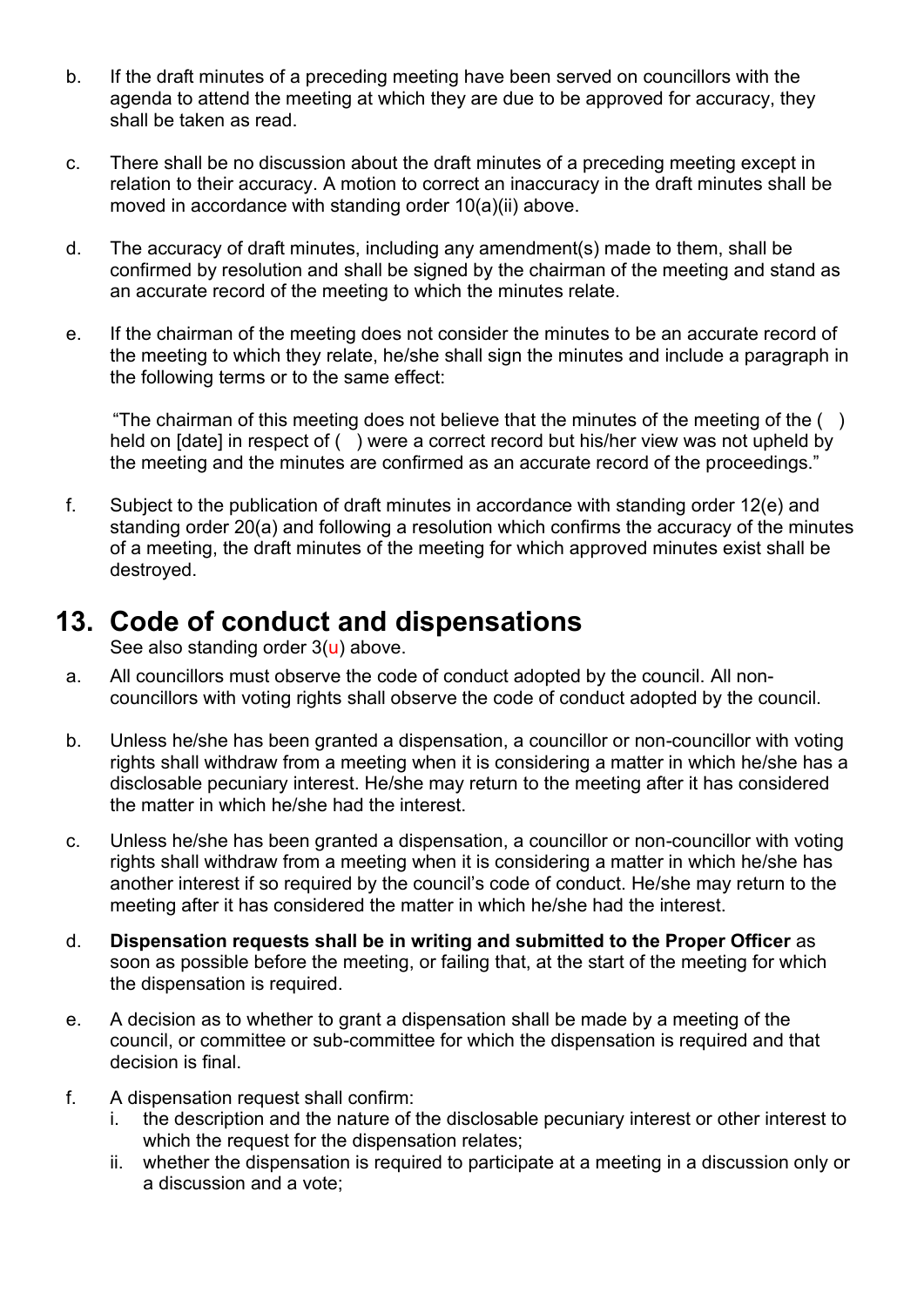- iii. the date of the meeting or the period (not exceeding four years) for which the dispensation is sought; and
- iv. an explanation as to why the dispensation is sought.
- g. Subject to standing orders 13(d) and (f) above, dispensation requests shall be considered at the beginning of the meeting of the council, or committee or a sub-committee for which the dispensation is required.
- h. **A dispensation may be granted in accordance with standing order 13(e) above if having regard to all relevant circumstances the following applies:** 
	- **i. without the dispensation the number of persons prohibited from participating in the particular business would be so great a proportion of the meeting transacting the business as to impede the transaction of the business or**
	- **ii. granting the dispensation is in the interests of persons living in the council's area or**
	- **iii. it is otherwise appropriate to grant a dispensation.**
- i. All councillors should undertake induction training in the code of conduct and other matters organised by the DAPTC (or any other appropriate body) within 6 months of the delivery of their declaration of acceptance of office.
- j. On receipt of a formal notification that there has been a verifiable breach of the Code of Conduct the Proper Officer shall refer it to the Monitoring Officer, following consultation with either the Chair of Council or Chair of the Finance & Staffing Committee.
- k. The Register of Members' Interests is to be updated prior to the Annual Meeting of the Town Council and made available if requested.
- l. The Attendance Register should be noted with a declaration of specific interest according to the Agenda item.

#### **14. Code of conduct complaints**

- <span id="page-16-0"></span>a. Upon notification by the Dorset Council that it is dealing with a complaint that a councillor or non-councillor with voting rights has breached the council's code of conduct, the Proper Officer shall, subject to standing order 11 above, report this to the council.
- b. Where the notification in standing order 14(a) above relates to a complaint made by the Proper Officer, the Proper Officer shall notify the Chairman of Council of this fact, and the Chairman shall nominate another staff member to assume the duties of the Proper Officer in relation to the complaint until it has been determined and the council has agreed what action, if any, to take in accordance with standing order 14(d).
- c. The council may:
	- i. provide information or evidence where such disclosure is necessary to progress an investigation of the complaint or is required by law;
	- ii. seek information relevant to the complaint from the person or body with statutory responsibility for investigation of the matter;
- d. **Upon notification by the Dorset Council that a councillor or non-councillor with voting rights has breached the council's code of conduct, the council shall consider what, if any, action to take against him/her. Such action excludes disqualification or suspension from office.**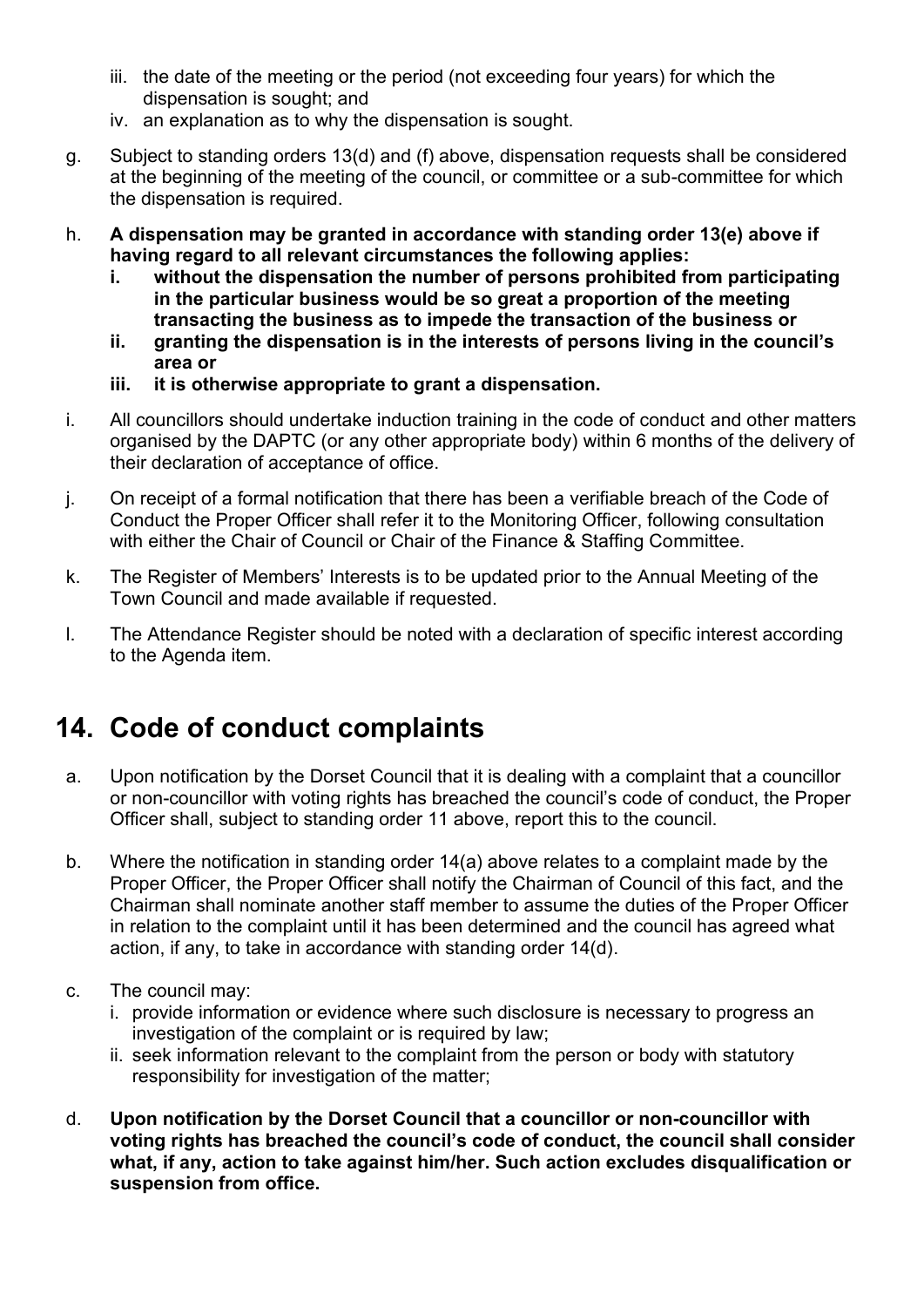- e. The Council shall deal with complaints of maladministration allegedly committed by the Council or by any officer or member in such a manner as adopted by the Council and in line with its Complaints Procedure except for those complaints which should be properly directed to the district or unitary council for consideration.
- f. Advice for Councillors on Staff Line Management (refer to sections 17 & 18 of the Councillors' Information Folders).

#### **15. Proper Officer**

- <span id="page-17-0"></span>a. The Proper Officer shall be either (i) the clerk or (ii) other staff member(s) nominated by the council to undertake the work of the Proper Officer when the Proper Officer is absent.
- b. The Proper Officer shall:
	- i. **at least three clear days before a meeting of the council, a committee** and a sub-committee:
		- • **serve on councillors, by delivery or post at their residences or by email authenticated in such manner as the Proper Officer thinks fit, a signed summons confirming the time, place and the agenda (provided the councillor has consented to service by email).** If the agenda is delivered by email it must contain the electronic signature and title of the Proper Officer.
		- • **Provide in a conspicuous place, public notice of the time, place and agenda (provided that the public notice with agenda of an extraordinary meeting of the council convened by councillors is signed by them);**

See standing order 3(b) above for the meaning of clear days for a meeting of a full council and standing order 3(c) above for a meeting of a committee.

- ii. subject to standing order 9 above, include on the agenda all motions in the order received unless a councillor has given written notice at least 7 days before the meeting confirming his/her withdrawal of it;
- iii. **convene a meeting of full council for the election of a new Chairman of the Council, occasioned by a casual vacancy in his/her office;**
- iv. **facilitate inspection of the minutes by local government electors;**
- v. **receive and retain copies of byelaws made by other local authorities;**
- vi. retain declarations of acceptance of office forms from councillors;
- vii. retain a copy of every councillor's register of interests;
- viii. assist with responding to requests made under Freedom of Information legislation and rights exercisable under Data Protection legislation, in accordance with and subject to the council's relevant policies and procedures;
- ix. receive and send general correspondence and notices on behalf of the council except where there is a resolution to the contrary;
- x. assist in the organisation of, storage of, access to, security of and destruction of information held by the Council in paper and electronic form subject to the requirements of data protection and freedom of information legislation and other legitimate requirements (e.g. the Limitation Act 1980);
- xi. arrange for legal deeds to be executed (see also standing order 23 below);
- xii. arrange or manage the prompt authorisation, approval, and instruction regarding any payments to be made by the council in accordance with the council's financial regulations;
- xiii. record every planning application notified to the council and the council's response to the local planning authority;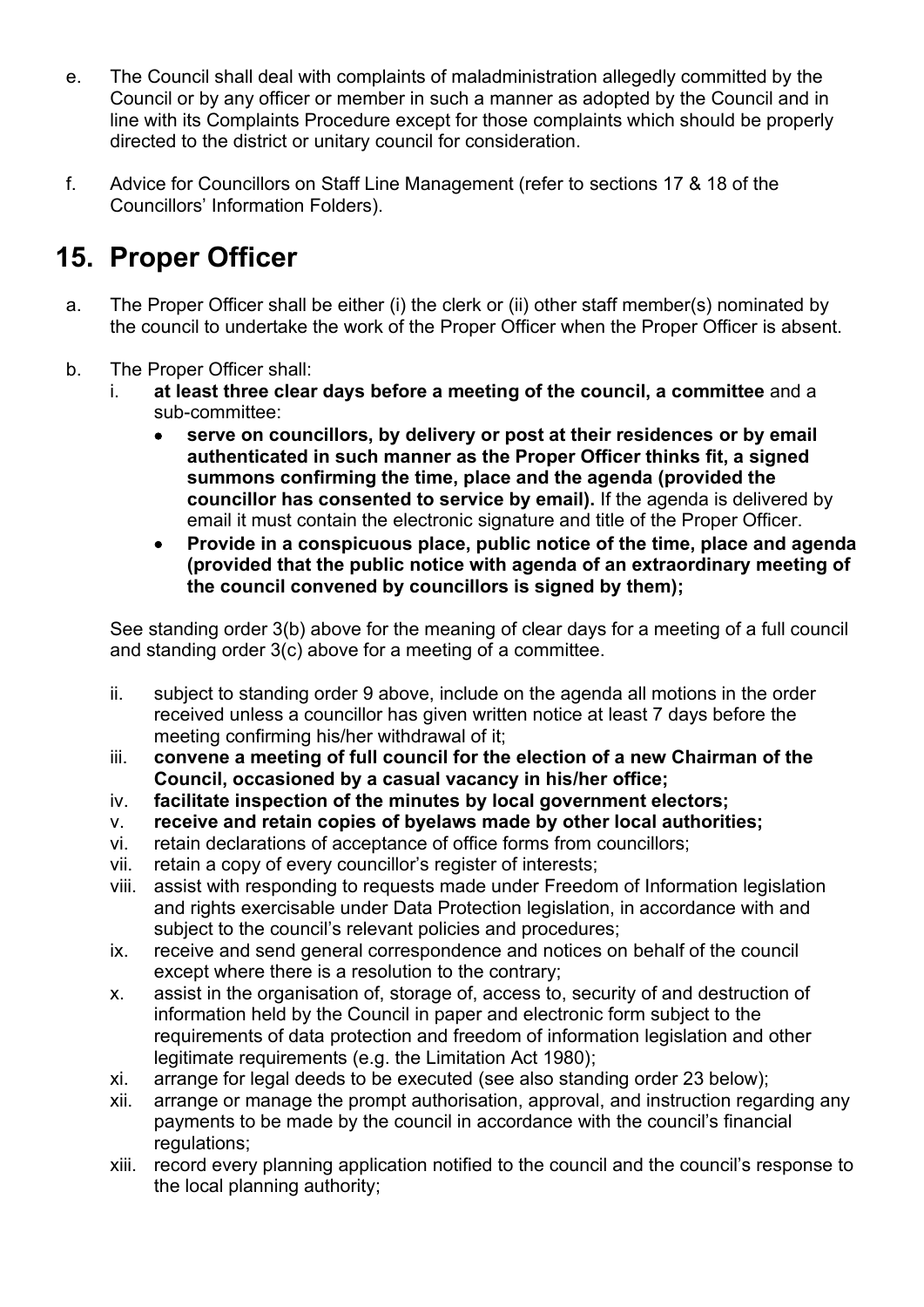- xiv. refer a planning application received by the council to the Chairman or in his/her absence Vice-Chairman (if any) of the Planning Committee within two working days of receipt to facilitate an extraordinary meeting if the nature of a planning application requires consideration before the next ordinary meeting of the council;
- xv. manage access to information about the council via the publication scheme; and
- xvi. retain custody of the seal of the council (if any) which shall not be used without a resolution to that effect.
- xvii. action or undertake activity or responsibilities instructed by resolution or contained in standing orders.

xviii. manage the employees in line with the council's Employee Manual.

#### <span id="page-18-0"></span>**16. Responsible Financial Officer**

a. The council shall appoint appropriate staff member(s) to undertake the work of the Responsible Financial Officer (RFO) when the Responsible Financial Officer is absent and the Town Clerk will assume the title of RFO.

#### <span id="page-18-1"></span>**17. Accounts and accounting statements**

- a. "Proper practices" in standing orders refer to the most recent version of Governance and Accountability for Local Councils – a Practitioners' Guide**.**
- b. All payments by the council shall be authorised, approved and paid in accordance with the law, proper practices and the council's financial regulations.
- c. The Responsible Financial Officer shall supply to the Finance & Staffing Committee as soon as practicable after 30 June, 30 September and 31 December in each year a statement to summarise:
	- i. the council's receipts and payments (or income and expenditure) for each quarter;
	- ii. the council's aggregate receipts and payments (or income and expenditure) for the year to date;
	- iii. the balances held at the end of the quarter being reported and which includes a comparison with the budget for the financial year and highlights any actual or potential overspends.

This should be made available to all Councillors should it be requested.

- d. As soon as possible after the financial year end at 31 March, the Responsible Financial Officer shall provide:
	- i. each councillor with a statement summarising the council's receipts and payments (or income and expenditure) for the last quarter and the year to date for information; and
	- ii. to the full council the accounting statements for the year in the form of Section  $2$  of the annual governance and accountability return, as required by proper practices, for consideration and approval.
- e. The year-end accounting statements shall be prepared in accordance with proper practices and applying the form of accounts determined by the council (receipts and payments, or income and expenditure) for a year to 31 March. A completed draft annual governance and accountability return shall be presented to all councillors at least 14 days prior to anticipated approval by the council. The annual governance and accountability return of the council, which is subject to external audit, including the annual governance statement, shall be presented to council for consideration and formal approval before 30 June.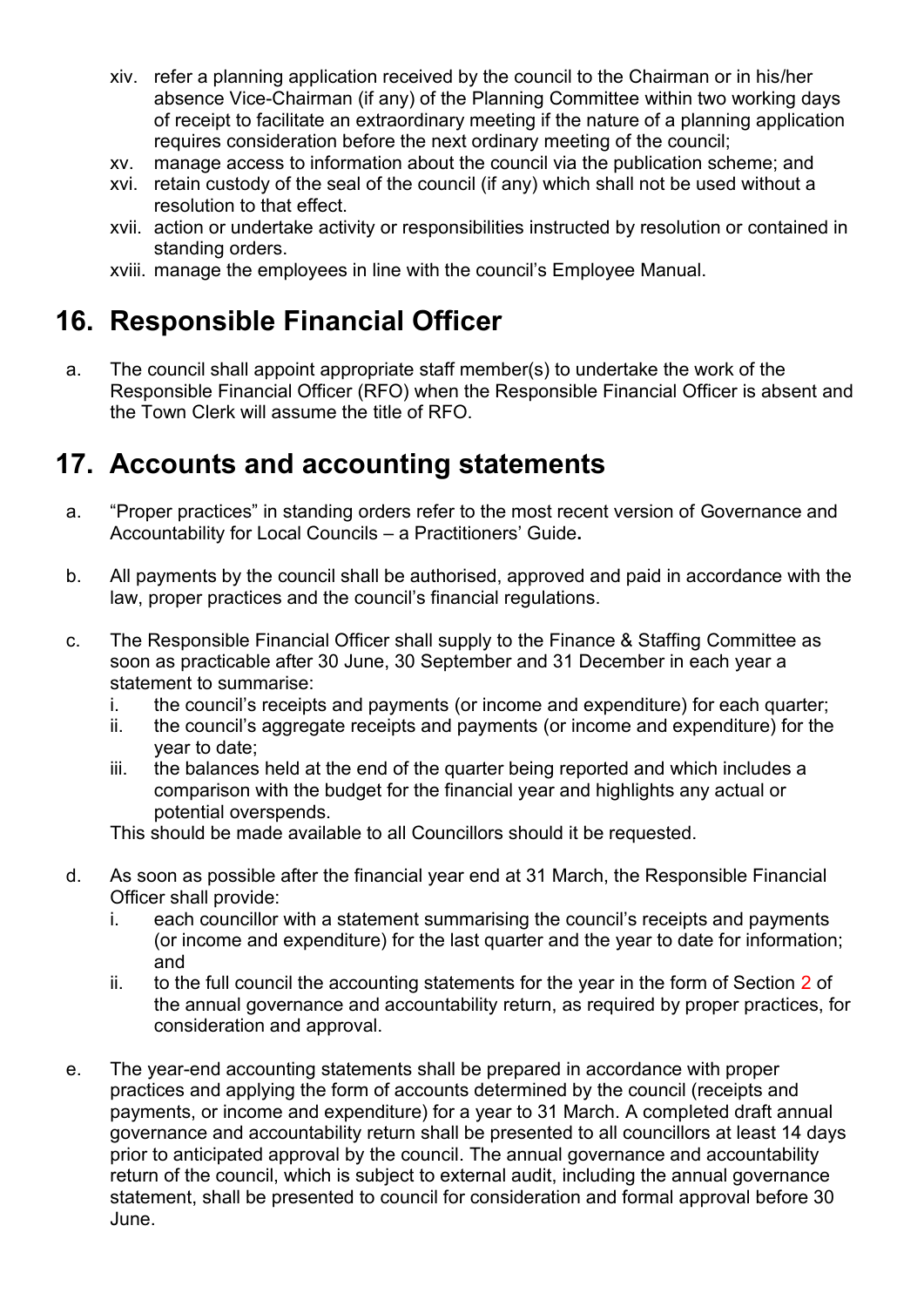- f. The Council shall approve written estimates for the coming financial year at its meeting before the end of January.
- g. Any committee wishing to incur expenditure shall give the Proper Officer a written estimate of the expenditure recommended for the coming year no later than the end of November.

#### <span id="page-19-0"></span>**18. Financial controls and procurement**

- a. The council shall consider and approve financial regulations drawn up by the Responsible Financial Officer, which shall include detailed arrangements in respect of the following:
	- i. the keeping of accounting records and systems of internal controls;
	- ii. the assessment and management of financial risks faced by the council;
	- iii. the work of the independent internal auditor in accordance with proper practices and the receipt of regular reports from the internal auditor, which shall be required at least annually;
	- iv. the inspection and copying by councillors and local electors of the council's accounts and/or orders of payments; and
	- v. whether contracts with an estimated value of less than **£25,000** due to special circumstances are exempt from a tendering process or procurement exercise.
- b. Financial regulations shall be reviewed regularly and at least annually for fitness of purpose.
- c. **A public contract regulated by the Public Contracts Regulations 2015 with an estimated value in excess of £25,000 but less than the relevant thresholds in standing order 18(f) is subject to Regulations 109-114 of the Public Contracts Regulations 2015 which include a requirement on the Council to advertise the contract opportunity on the Contracts Finder website regardless of what other means it uses to advertise the opportunity unless it proposes to use an existing list of approved suppliers (framework agreement).**
- d. Subject to additional requirements in the financial regulations of the council, the tender process for contracts for the supply of goods, materials, services or the execution of works shall include, as a minimum, the following steps:
	- i. a specification for the goods, materials, services or the execution of works shall be drawn up;
	- ii. an invitation to tender shall be drawn up to confirm (i) the council's specification (ii) the time, date and address and method for the submission of tenders (iii) the date of the council's written response to the tender and (iv) the prohibition on prospective contractors contacting councillors or staff to encourage or support their tender outside the prescribed process;
	- iii. the invitation to tender shall be advertised using methods detailed in the Public Contracts Regulations 2015 and all documents must be made available to candidates using electronic methods;
	- iv. tenders are to be submitted using the methods detailed in the tender instructions and shall comply with the Public Contracts Regulations 2015 and may be submitted using electronic methods;
	- v. tenders shall be opened by the Proper Officer in the presence of at least one councillor after the deadline for submission of tenders has passed;
	- vi. tenders are to be reported to and considered by the appropriate meeting of the council or a committee or sub-committee with delegated responsibility.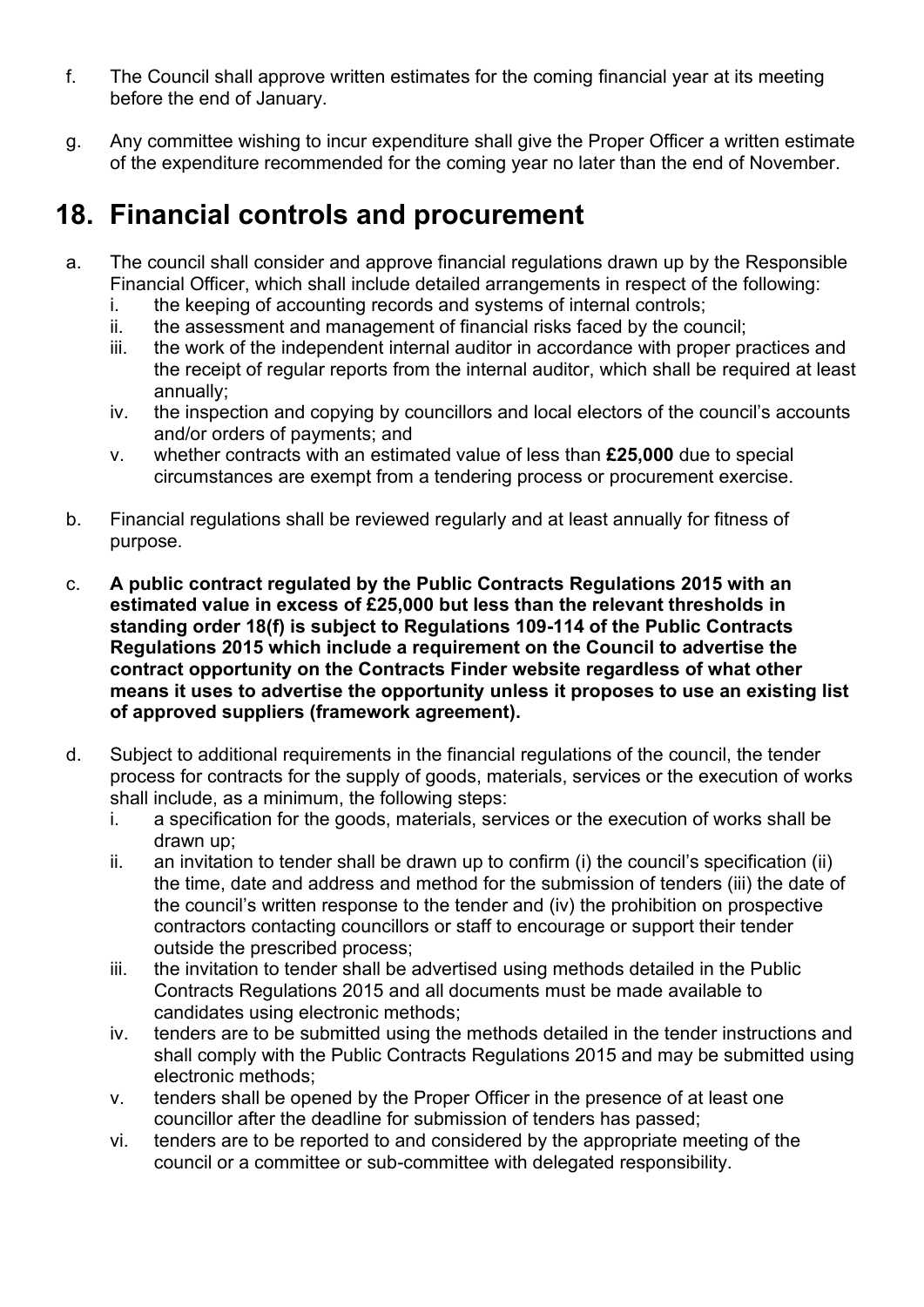- e. Neither the council, nor a committee or a sub-committee with delegated responsibility for considering tenders, is bound to accept the lowest value tender. The council must apply the selection criteria outlined in the tender documentation and must be able to demonstrate to candidates how it has evaluated tenders and arrived at its award decision. When tenders have been awarded, details of the award must be advertised in line with the Public Contracts Regulations 2015.
- f. **A public contract regulated by the Public Contracts Regulations 2015 with an estimated value in excess of £189,330 for a public service or supply contract or in excess of £4,733,252 for a public works contract; or £663,540 for a social and other specific services contract (or other thresholds determined by the European Commission every two years and published in the Official Journal of the European Union (OJEU)) shall comply with the relevant procurement procedures and other requirements in the Public Contracts Regulations 2015 which include advertising the contract opportunity on the Contracts Finder website and in OJEU.**
- g. **A public contract in connection with the supply of gas, heat, electricity, drinking water, transport services, or postal services to the public; or the provision of a port or airport; or the exploration for or extraction of gas, oil or solid fuel with an estimated value in excess of £378,660 for a supply, services or design contract; or in excess of £4,733,252 for a works contract; or £8663,540 for a social and other specific services contract (or other thresholds determined by the European Commission every two years and published in OJEU) shall comply with the relevant procurement procedures and other requirements in the Utilities Contracts Regulations 2016.**

# <span id="page-20-0"></span>**19. Handling staff matters**

- a. A matter personal to a member of staff that is being considered by a meeting of the Finance & Staffing Committee or full council is subject to standing order 11 above.
- b. Subject to the council's policy regarding absences from work, the council's most senior member of staff shall notify the chairman of the Finance & Staffing Committee or, if he/she is not available, the vice-chairman of the Finance & Staffing Committee of absence occasioned by illness or other reason and that person shall report such absence to the Finance & Staffing Committee at its next meeting.
- c. The chairman of the Finance & Staffing Committee and chairman of council shall upon a resolution conduct a review of the performance and annual appraisal of the work of the Town Clerk. The appraisal shall be summarised by the Chairman of the Finance & Staffing Committee and noted at the subsequent Finance & Staffing Committee meeting.
- d. Subject to the council's policy regarding the handling of grievance matters, the council's most senior employee (or other employees) shall contact the chairman of the Finance & Staffing Committee or in his/her absence, the vice-chairman of the Finance & Staffing Committee in respect of an informal or formal grievance matter and, if it is considered to be required, this matter shall be reported back and progressed by resolution of the Finance & Staffing Committee.
- e. Subject to the council's policy regarding the handling of grievance matters, if an informal or formal grievance matter raised by [the employee's job title] relates to the chairman or vicechairman of the Finance & Staffing Committee, this shall be communicated to another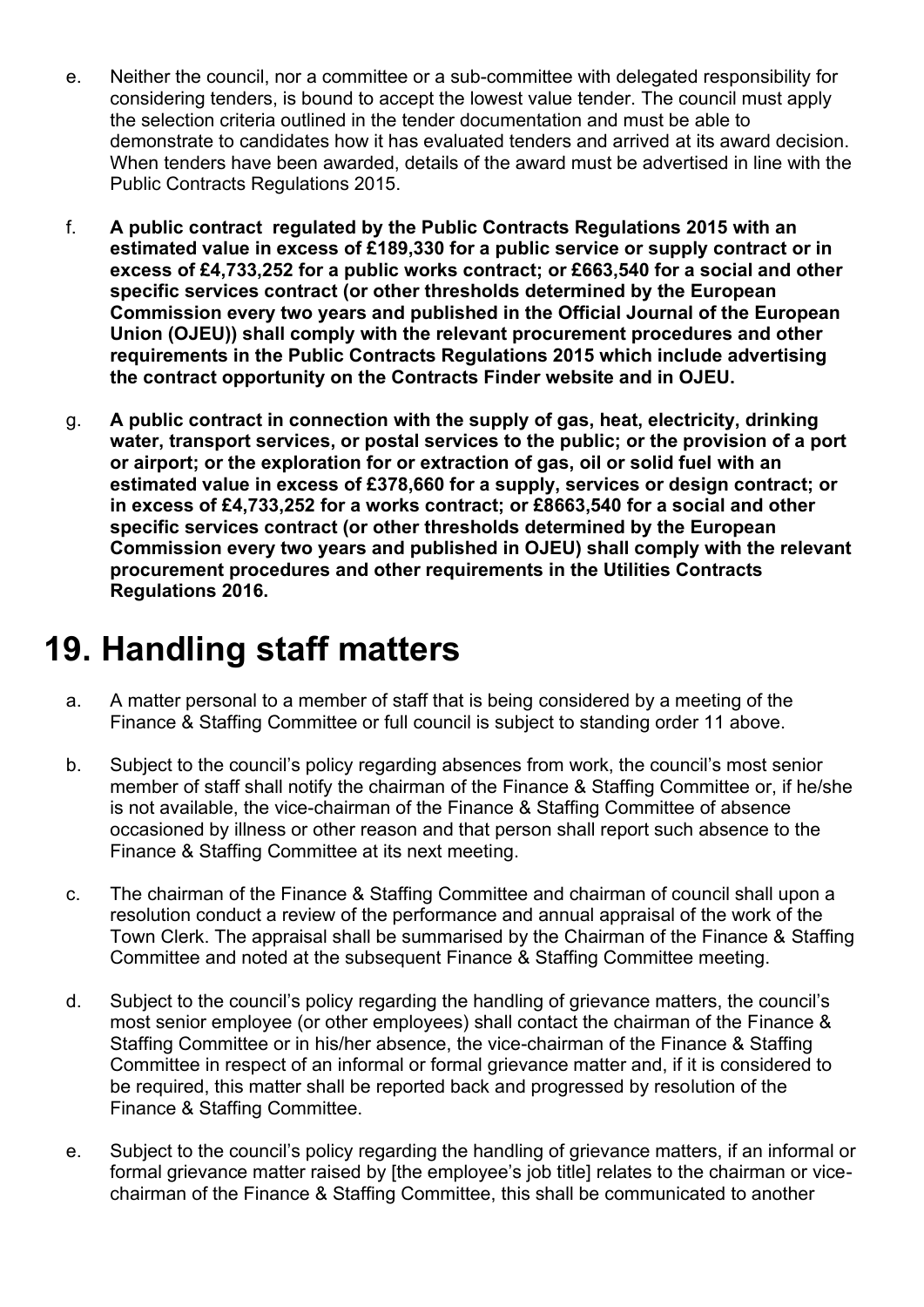member of the Finance & Staffing Committee, which shall be reported back and progressed by resolution of the Finance & Staffing Committee.

- f. The Town Clerk, as the Proper Officer, is responsible for the employment of the staff and shall operate within the agreed employment practices, as detailed in the Employee Manual. The Chairman of Council shall have responsibility to line manage the Town Clerk.
- g. Any persons responsible for all or part of the management of staff shall treat the written records of all meetings relating to their performance, capabilities, grievance or disciplinary matters as confidential and secure.
- h. The council shall keep all written records relating to employees secure. All paper records shall be secured and locked and electronic records shall be password protected and encrypted.
- i. Only persons with line management responsibilities and the Responsible Financial Officer shall have access to staff records referred to in standing orders 19(g) and (h) above if so justified.

#### <span id="page-21-0"></span>**20. Responsibilities to provide information**

See also standing order 21.

- a. **In accordance with freedom of information legislation, the Council shall publish information in accordance with its publication scheme and respond to requests for information held by the Council.**
- b. **The Council shall publish information in accordance with the requirements of the Local Government (Transparency Requirements) (England) Regulations 2015.**

#### **21.****Responsibilities under Data Protection legislation**

<span id="page-21-1"></span>(Below is not an exclusive list). See also standing order 11.

- a **The Council shall have policies and procedures in place to respond to an individual exercising statutory rights concerning his/her personal data.**
- b **The Council shall have a written policy in place for responding to and managing a personal data breach.**
- c **The Council shall keep a record of all personal data breaches comprising the facts relating to the personal data breach, its effects and the remedial action taken.**
- d **The Council shall ensure that information communicated in its privacy notice(s) is in an easily accessible and available form and kept up to date.**
- e **The Council shall maintain a written record of its processing activities.**

#### <span id="page-21-2"></span>**22. Relations with the press/media**

a. Requests from the press or other media for an oral or written comment or statement from the Council, its councillors or staff shall be handled in accordance with the Council's policy in respect of dealing with the press and/or other media.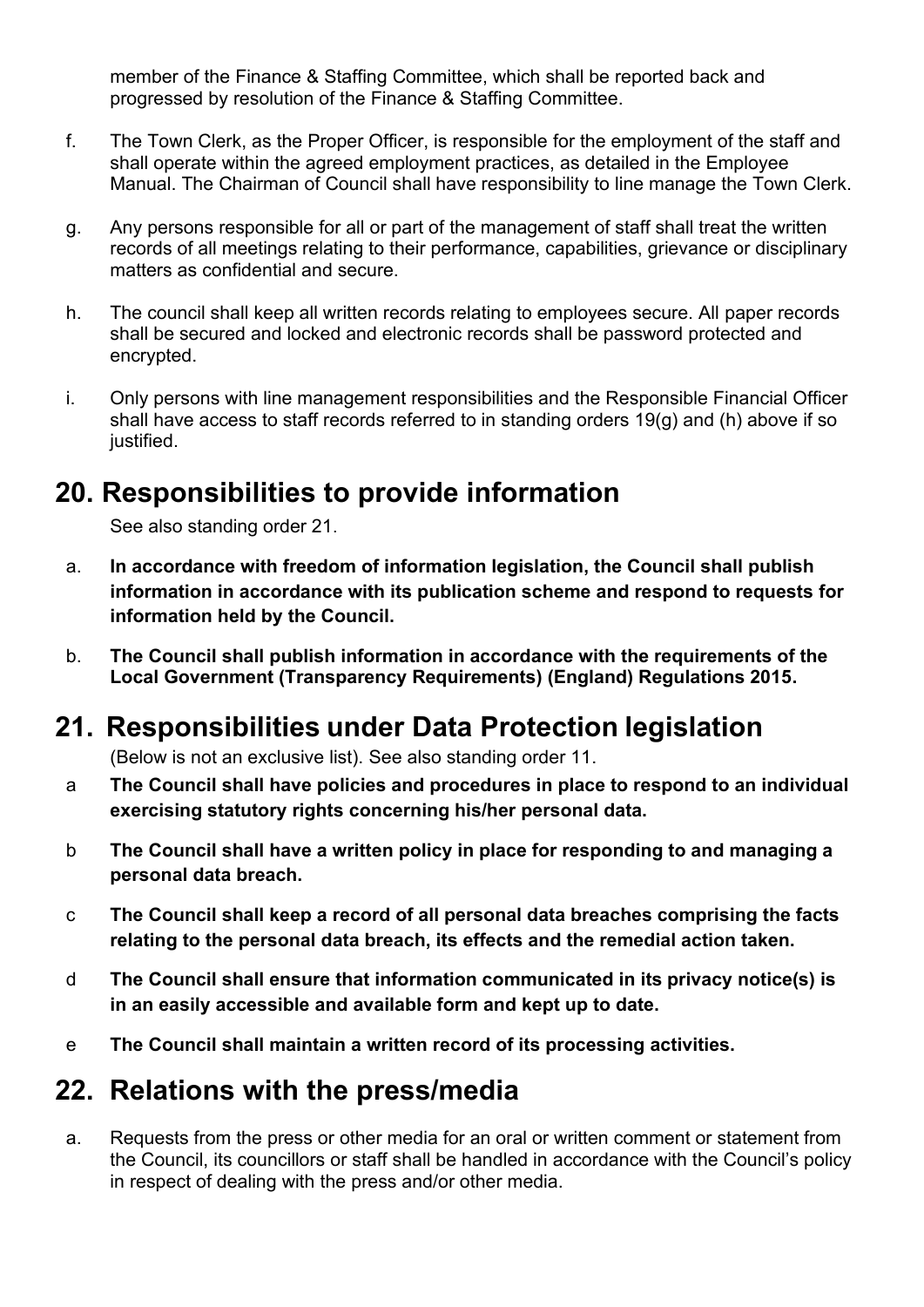#### <span id="page-22-3"></span>**23. Execution and sealing of legal deeds**

<span id="page-22-0"></span>See also standing orders 15(b)(xi) and 10(a)(xviii) above.

- a. A legal deed shall not be executed on behalf of the council unless authorised by a resolution.
- b. **Subject to standing order a. above, the council's common seal shall alone be used for sealing a deed required by law. It shall be applied by the Proper Officer in the presence of two councillors who shall sign the deed as witnesses.**

#### <span id="page-22-1"></span>**24. Communicating with Dorset Council councillors**

- a. An invitation to attend a meeting of the council shall be sent, together with the agenda, to the ward councillor(s) of the Dorset Council representing the area of the council.
- b. Unless the council determines otherwise, a copy of each letter/e-mail sent to the Dorset Council shall be sent to the ward councillor(s) representing the area of the council.

#### <span id="page-22-2"></span> **25. Restrictions on councillor activities**

- a. Unless duly authorised by a resolution, no councillor shall issue orders, instructions, directions or inspect/visit any land, property and/or premises owned or leased by the Town Council, which the Council has a right to inspect.
- b. No member of the Council or of any committee or sub-committee shall in the name of or on behalf of the Council:
	- i. write letters on behalf of the Town Council unless authorised by Council to do so.
	- ii. make comments or write letters to the press/media or any social networking site purporting to represent the Town Council unless specific authority has been granted to do so.

 In normal circumstances the Council Chairman, Vice-Chairman or Town Clerk are permitted to speak on behalf of the Town Council and Committee/Working Group Chairmen on subjects relating to their particular committee. Any person speaking on behalf of the Council must ensure that their statements are consistent with Council policy and resolutions.

c. Subject to standing orders to the contrary or in respect of matters which are confidential, a councillor may, for the purpose of his/her official duties (but not otherwise), inspect any document in the possession of the Council or a committee or a sub-committee, and request a copy for the same purpose. The minutes of meetings of the Council, its committees or sub-committees shall be available for inspection by councillors.

# **26. Persistent absence**

a. If a member fails throughout six consecutive months to attend any meetings of the Council or of its committees or sub-committees of which he/she is a member, he/she ceases automatically to be a member of the Council unless either he/she has a "statutory excuse"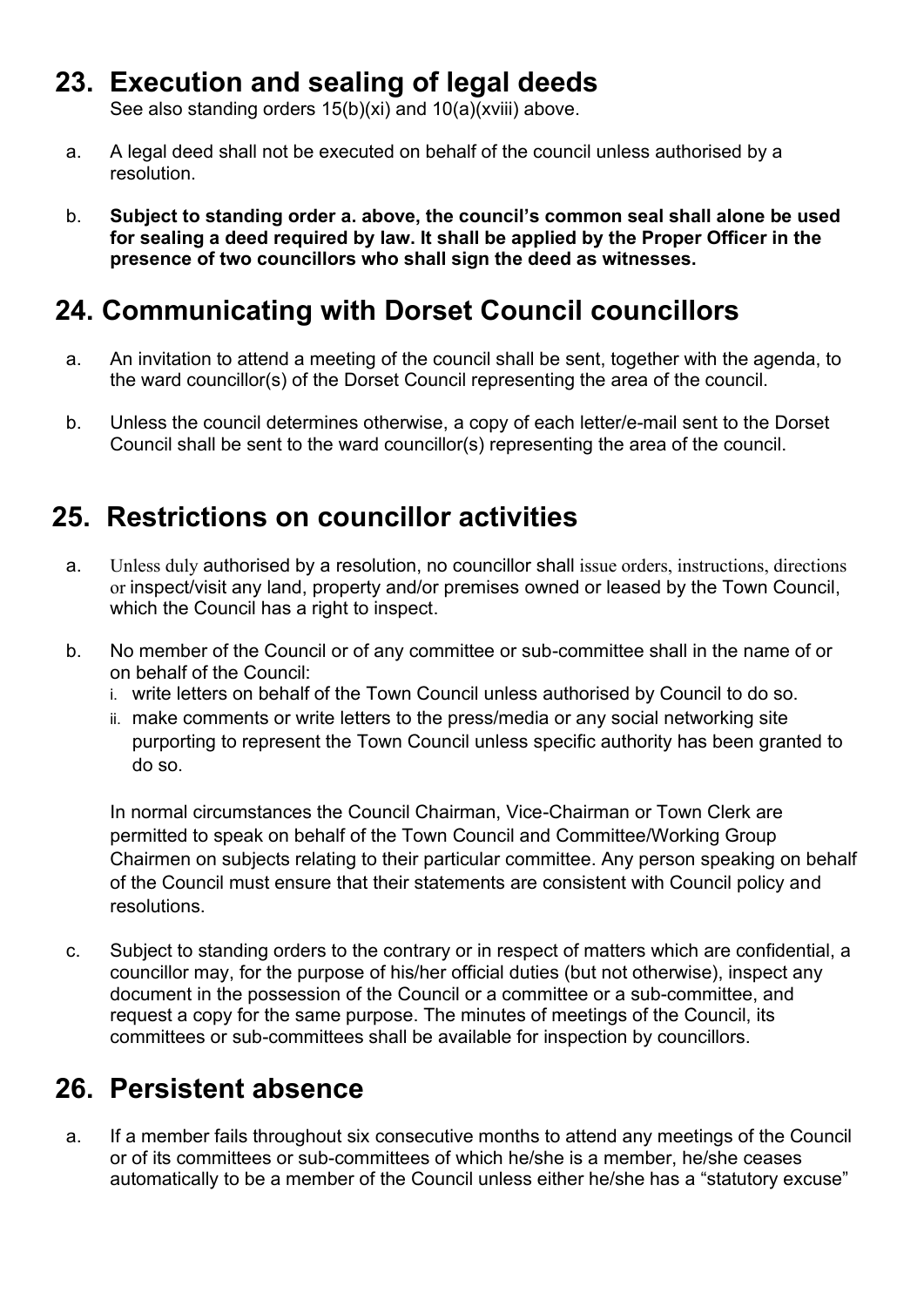or his/her failure is due to a reason approved by the Council. The period begins with the last meeting attended.

b. Absences from Council and Standing Committees shall be recorded in Minutes and an annual register of attendance shall be published as part of the annual newsletter in June each year.

#### <span id="page-23-0"></span>**27. Questions**

- a. A councillor may seek an answer to a question concerning any business of the Council provided 7 clear days' notice of the question has been given to the Proper Officer.
- b. Questions not related to items of business on the agenda for a meeting shall only be asked during the public session.

#### <span id="page-23-1"></span>**28. Co-option policy**

- a. When a casual vacancy has been declared (e.g. on receipt of a letter of resignation, death, ineligibility or a seat has been left vacant because no eligible candidate stood at the 4 yearly election) the Town Clerk will immediately notify the Returning Officer at the Dorset Council, issue the public notice and advise council members accordingly.
- b. If the required 10 electors of a ward have not called for a poll within the legally specified time period (currently 14 days) following public notification of a Notice of Vacancy then the Returning Officer will notify the Town Clerk who will then instigate the following co-option procedure:
	- i. Advise council members by memo/email that a poll has not been claimed and that the co-option process is being activated by the Town Clerk.
	- ii. Prepare notices for Town Council notice boards.
	- iii. Place advertisement in local press under Public Notices for 2 consecutive weeks with the date for receipt of applications being no later than 7 days after the publication date of the second advertisement.
- c. Legal requirements to be a local councillor are as follows:

To be eligible to stand for election you must be:

- 18 or over on the day of nomination
- And a UK, Commonwealth or EU citizen

You must also be a registered voter in the electoral area or:

- registered as a local government elector for the area of the parish; or
- during the whole of the 12 months preceding that day or those days occupied as owner or tenant land or other premises in the parish; or
- principal or only place of work during those 12 months has been in the parish; or
- during the whole of those 12 months resided in that parish or within 4.8 kilometres of it.
- d. Copies of applicants' letters and CVs to be circulated to all Councillors with a minimum of 7 days' notice of the full Town Council meeting.
- e. All applicants to be invited to the full Council meeting (open/public session) to give a brief address and answer any questions asked by serving councillors and the Town Clerk, prior to Councillors voting by secret ballot and the outcome being announced. For a candidate to be successful they must have received an absolute majority vote of those present and voting.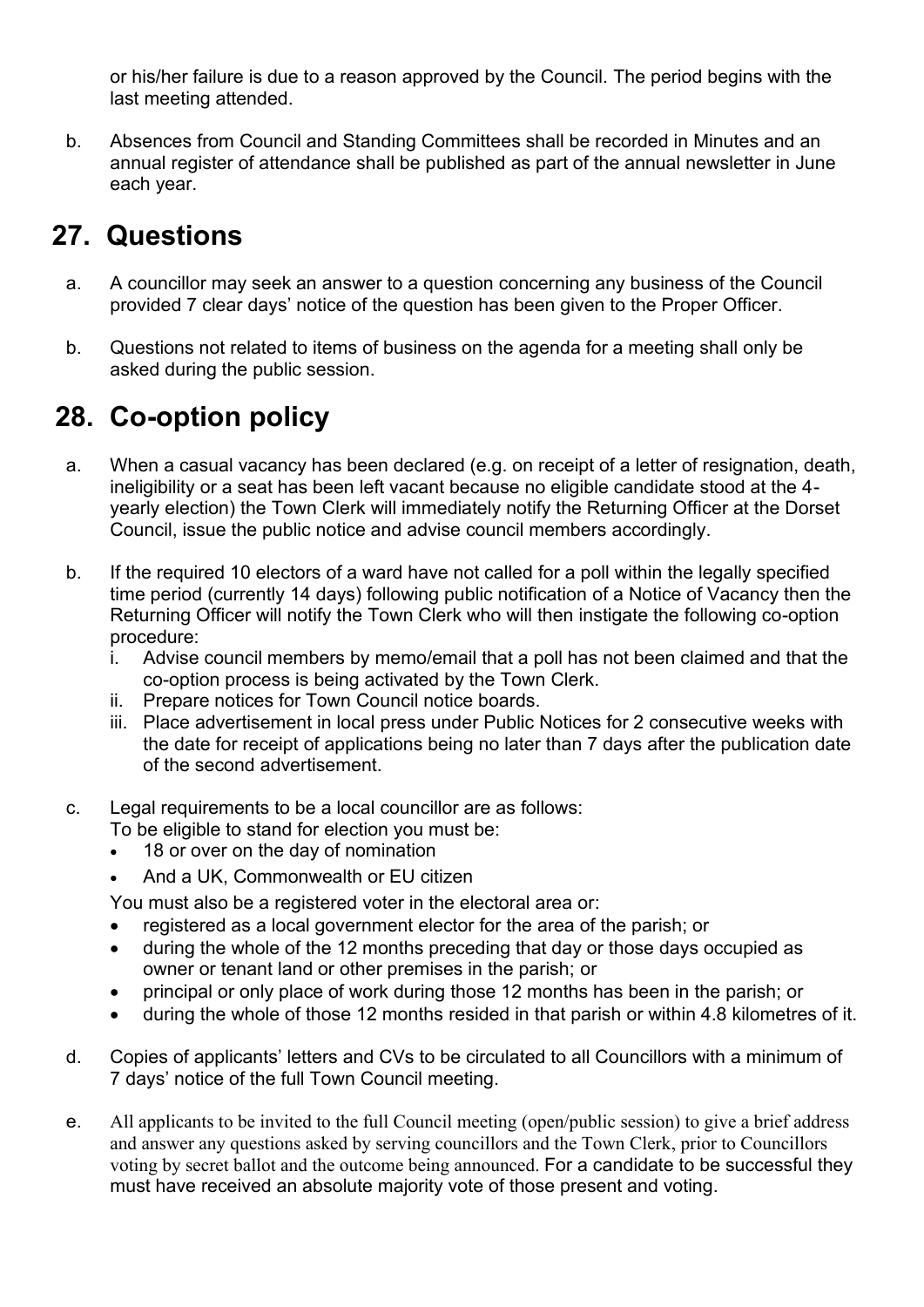f. The Town Council is not obliged to co-opt to fill any vacancy. Even if the council invites applications for co-option it is not obliged to select anyone from the candidates that apply. However, it is not desirable that electors in a particular ward be left partially or fully unrepresented for a significant amount of time.

#### <span id="page-24-0"></span>**29. General Power of Competence**

- a. The General Power of Competence (GPC) is a power of first resort, giving a local authority "the power to do anything that individuals generally may do" where permitted by the Localism Act 2011 s1-8.
- b. Before exercising the General Power of Competence, a meeting of the full Council shall have passed a resolution to confirm it has satisfied the prescribed statutory criteria required to qualify as an eligible parish council.
- c. To be eligible, the number of councillors elected at the last election (or subsequent byelection) must equal or exceed two thirds of the total numbers of seats on the council and the council must have a qualified clerk. It must confirm it remains eligible at every annual meeting of the council after ordinary elections and can use the GPC as long as it does not break other laws.

#### <span id="page-24-1"></span>**30. Standing orders generally**

- a. All or part of a standing order, except one that incorporates mandatory statutory or legal requirements, may be suspended by resolution in relation to the consideration of an item on the agenda for a meeting.
- b. The standing orders shall be reviewed annually. However, a motion to add to or vary or revoke one or more of the council's standing orders, except one that incorporates mandatory statutory or legal requirements, shall be proposed, seconded and agreed by a majority of councillors.
- c. The Proper Officer shall provide a copy of the council's standing orders to a councillor as soon as possible after he/she has delivered his/her acceptance of office form.
- d. The decision of the chairman of a meeting as to the application of standing orders at the meeting shall be final.

#### <span id="page-24-2"></span>**31. Civic and ceremonial aspects of the Town Council**

See standing orders below and the Civic Section of the Councillors' Information Folder re. Civic Guidelines and Protocol.

- a. Councillors must wear their robes for civic events as requested/advised and must not wear badges or regalia from other organisations on their robes, unless otherwise agreed.
- b. When representing the Town Council in robes, Councillors must fulfil that role only and not represent any other organisation.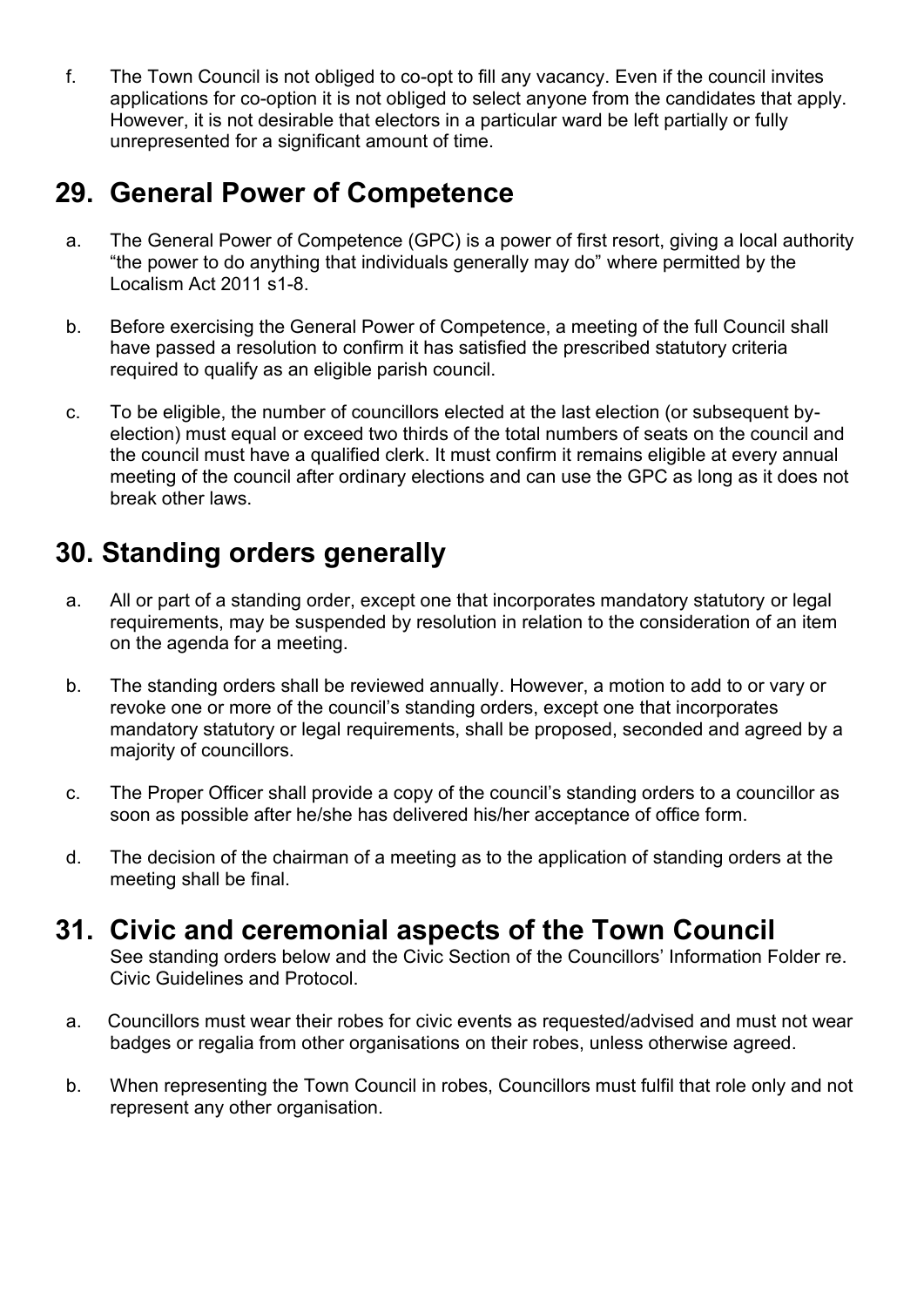#### **32. Appointment of Chairman of Council/Mayor**

<span id="page-25-0"></span>See also standing order 8.

- **a.** The role of Mayor and Chairman are one of the same, and cannot be separated, as per s245(6) Local Government Act 1972.
- b. The Chairman may assume the role of Mayor once they have been elected by their Councillors at the Statutory Annual Meeting in May. This is the first item on the agenda.
- c. The Mayor Making Ceremony/reaffirmation shall be held as soon as possible thereafter.

### <span id="page-25-1"></span>**33. Appointment of Vice Chairman/Deputy Mayor**

- a. Councillors shall elect from among their own number a Vice Chairman who can act as Deputy Mayor who shall assist the Mayor in the performance of his/her duties.
- b. The appointment (election) of a Vice Chairman will be at the Statutory Annual Meeting (as above).

#### <span id="page-25-2"></span>**34. Mayor Making and civic occasions**

- a. The Mayor-Making ceremony shall normally take place within fourteen days of the Annual Meeting of the Town Council. At the ceremony, following prayers by the Chaplain if there be one, and the receiving of apologies, the order of business shall be:
	- i. To receive an address by the retiring Mayor.
	- ii. To reaffirm the appointment of Town Mayor.
	- iii. To hand over the Mayoral Robe and Town Regalia to the new Mayor.
	- iv. To receive the Mayor's declaration of acceptance of office.
	- v. To receive an address by the new Mayor.
	- vi. To reaffirm the appointment of Deputy Town Mayor.
	- vii. To hand over the Deputy Mayor's Robe and Badge of Office to the new Deputy Mayor.
	- viii. To receive the Mayor's choice of the person to be Chaplain (if applicable).
	- ix. To receive the Mayor's choice of the person to be Mayoress or Mayor's Escort and to hand over the Chain of Office.
	- x. To receive the Mayor's choice of uniformed youth representative (e.g. scout, guide, cadet) if applicable.
	- xi. To receive the Deputy Mayor's choice of the person to be Deputy Mayoress or Deputy Mayor's Escort and to hand over the Badge of Office.
	- xii. To make any special announcements
- b. It is expected that at Civic Services and other Civic occasions all Councillors shall wear robes of office (hats optional). When robes are worn, no non-Councillor other than the Clerk and Mace Bearer shall accompany Councillors in procession other than at the invitation of the Mayor. The Clerk shall ensure that Councillors walk in procession in order of seniority (or in reverse order if appropriate).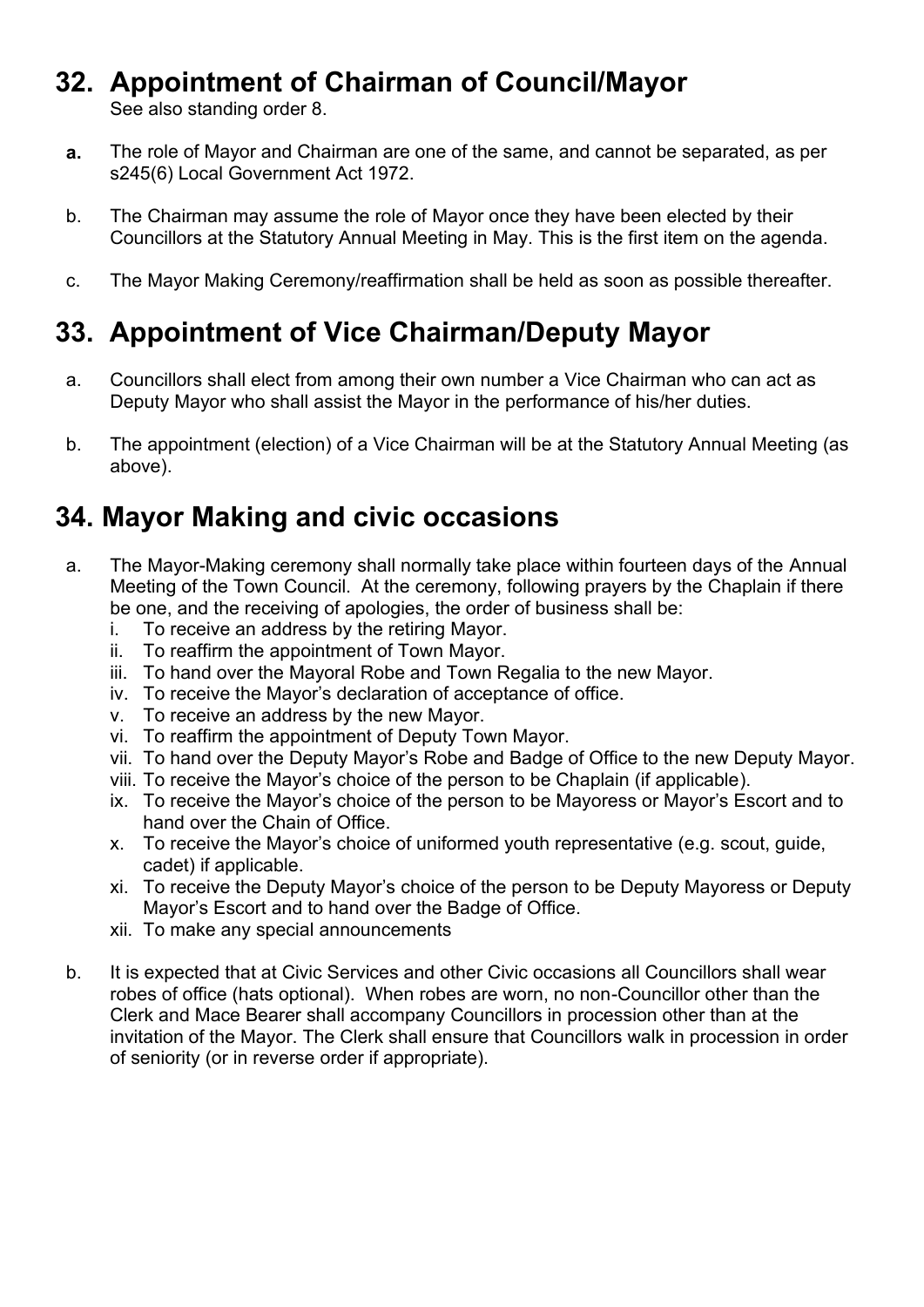### <span id="page-26-0"></span>**35. Freeman policy**

See also sections 248-249 of the Local Government Act 1972.

#### **Eligibility**

- a. Blandford Forum Town Council shall admit to be Honorary Freemen of the Town, persons or organisations (e.g. regiment) who, in the opinion of Council, have rendered eminent service to the community. This recognition should only be made upon rare and exceptional occasions.
- b. In keeping with the special nature of the award it shall be strictly limited to those who have made a very significant voluntary contribution to the community of Blandford Forum and who have demonstrated "service above self", or a significant national contribution relative to the Town of Blandford Forum.
- c. Preference will be given to a person who performs in a voluntary capacity, but this should not preclude the honour being awarded to a person whose dedication and contribution is significantly above that expected from their occupation.
- d. The honour shall be awarded for the individual's lifetime and not as a hereditary award, although a widow/er of a Freeman shall continue to be invited to civic events.
- e. The maximum number of Freemen at any one time is not restricted.
- f. Any nominated Town Councillor should have retired from the post. It would be expected that the nominee will have given extensive and distinguished service to the community which transcends local government i.e. service to other organisations, voluntary and community groups, in a largely voluntary capacity and not usually for long service on the Town Council.
- g. The nominee must have made an outstanding contribution to the Town and must involve one or more of the following factors:
	- A significant allocation of the person's time in serving members of the community for the improvement of their wellbeing.
	- The promotion, achievement and/or delivery of community services in which a real personal contribution has been made.
	- Whilst difficult to define, the contribution must be outstanding in that it can be seen to stand above the contributions of most other persons.

#### Nomination Procedure

Stage 1

- i. Any individual councillor or member of the public who resides in Blandford Forum and is on the electoral register may make a nomination.
- ii. A proposed nomination to be forwarded in CONFIDENCE to the Town Clerk with written testimonial giving reasons why the individual or organisation is worthy of nomination.
- iii. The matter is to be raised in CONFIDENTIAL session at the next Town Council meeting and the agenda will not name the nominee.
- iv. If the nominee is a currently serving Councillor who is present at the time, he/she will be requested to leave the chamber during this discussion.
- v. The nominator may present their supporting information and answer any questions at this confidential meeting before leaving the meeting prior to discussion and voting taking place.
- vi. A proposer and seconder will be required and a vote taken as to whether further investigation is considered necessary or, if not, it will be raised in CONFIDENTIAL session at the next Town Council meeting for the purpose of voting on the award (see Stage 2 below).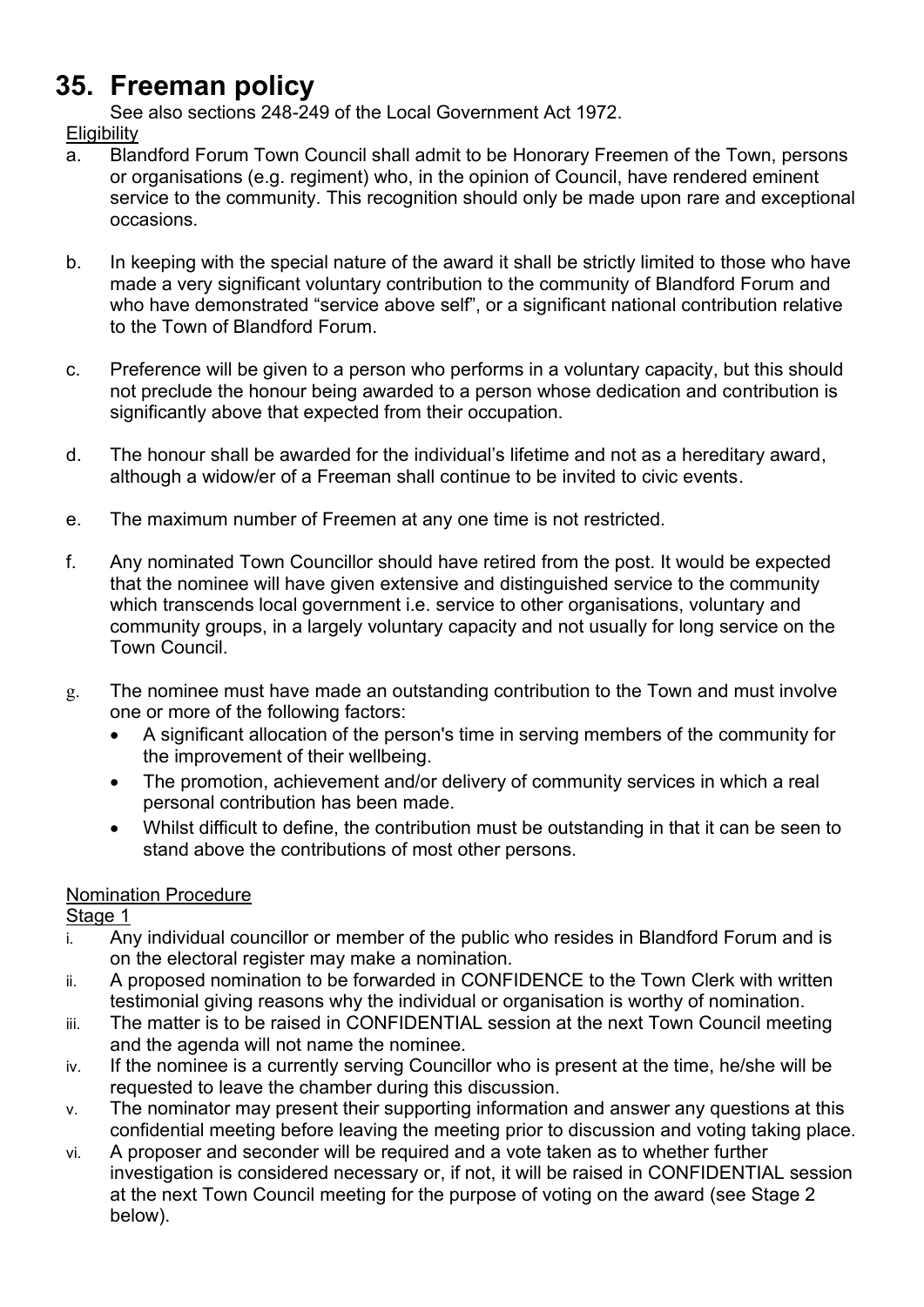#### Stage 2

- vii. At this second meeting, and for an award to be agreed, at least 75% of the membership of the Town Council then in office must be present and vote in favour of the award.
- viii. When the Town Council has voted and agreed the honour, the Town Clerk will notify the nominee in CONFIDENCE and seek his/her/their agreement of acceptance.
- ix. The Town Clerk will report to full council accordingly and arrangements will be put in hand for the Ceremony if the honour has been accepted.
- c. Civic Ceremony Confirmation of the Award of Honorary Freedom of the Town of Blandford Forum and Presentation of the Honorary Freeman Scroll (usually takes place during the Mayor Making ceremony, dependent on timing)
	- i. Refer to example of Order of Ceremony
	- ii. Register of Freemen to be completed
	- iii. Certification of Admission (Freeman Roll to be made to order)
	- iv. Costs to be met from Council Civic Budget
- d Protocol
	- i. Individual Freemen (Representative of Regiment/Organisation) to be invited to attend all Civic Functions.
	- ii. Hosts for the Freemen to be nominated from among the currently elected Councillors so as to ensure that they are accompanied and hosted throughout all civic functions.
	- iii. Freemen to be invited to other such functions as deemed appropriate (i.e. Remembrance Service, etc).
	- iv. Freemen to be acknowledged at ceremonies i.e. during the welcoming speech.
	- v. Appropriate courtesy to be shown to Freemen i.e. seating arrangements (staff to escort to seats at Mayor Making Ceremony).
	- vi. Photographs to be on display in the Community Room (public awareness of the honour, to whom given).

#### <span id="page-27-0"></span>**36. Certificate of appreciation policy**

#### **Criteria**

Blandford Forum Town Council shall present to members or organisations of the community who have worked tirelessly for Blandford Forum and its residents, in the opinion of the Council, a framed certificate of appreciation.

#### Nomination Procedure

- a. Any individual or councillor of Blandford Forum may make a nomination.
- b. A proposed nomination to be forwarded in CONFIDENCE to the Town Clerk with written testimonial giving reasons why the individual or organisation is worthy of nomination.
- c. Nominations should be made by the end of March each year, except under special circumstances, to be agreed by the Council.
- d. The matter is to be raised in CONFIDENTIAL session at the next Town Council meeting, in April each year, except under special circumstances, to be agreed by the Council, and the agenda will not name the nominee.
- e. If the nominee is a currently serving Councillor**,** the nomination is dealt with privately by the officers via e-mail/ballot paper to Councillors, excluding the nominated person.
- f. If the nominator is a Councillor they may take part in any discussion at this confidential meeting and will be entitled to take part in the vote.
- g. A proposer and seconder will be required and a vote taken by show of hands.